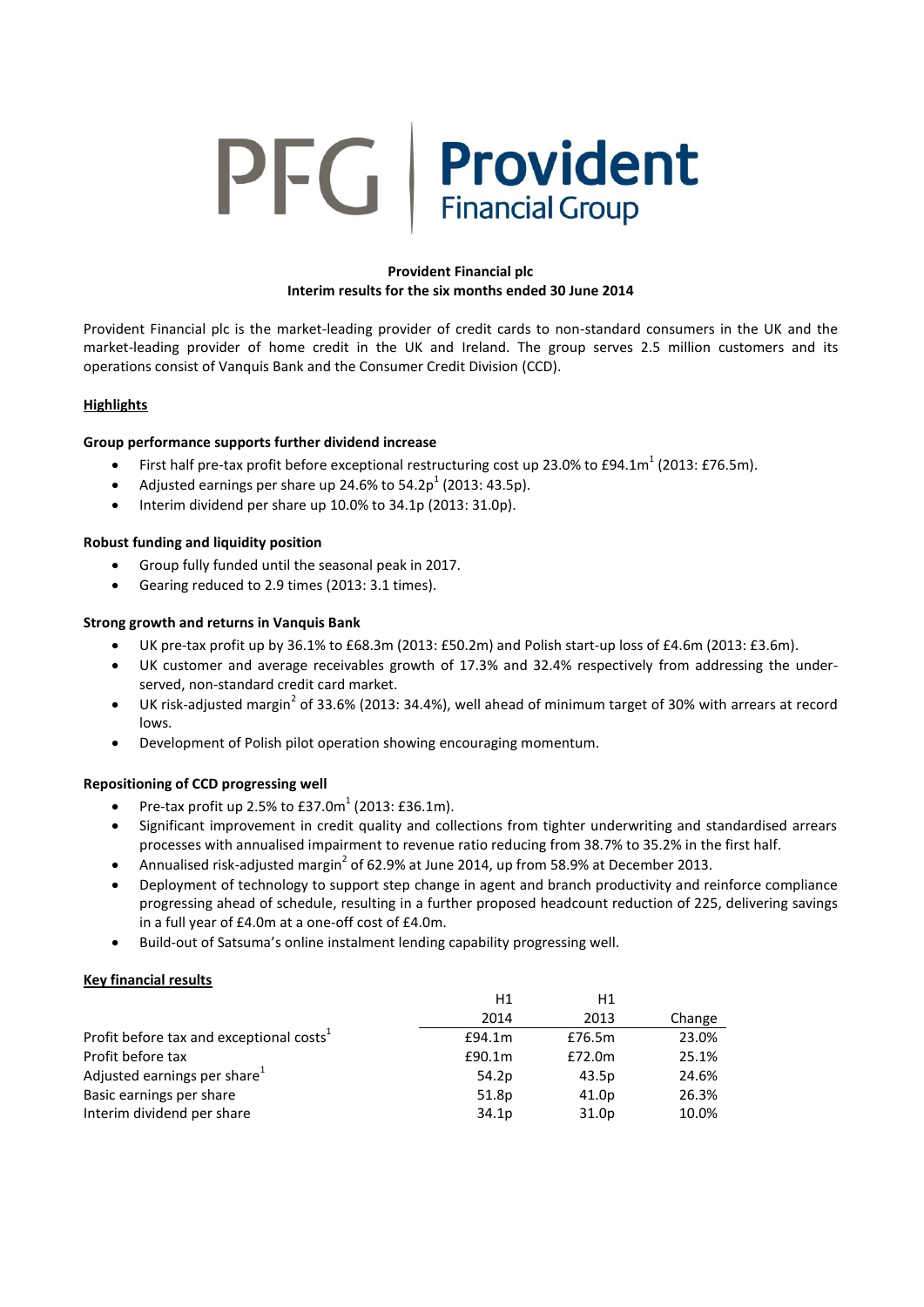## **Peter Crook, Chief Executive, commented:**

"Vanquis Bank has delivered further strong growth through developing its presence in the under-served, non-standard credit card market with first-half UK profits up 36.1%. The positive momentum from evolving the marketing and distribution of the credit proposition in the Polish pilot operation is also encouraging.

CCD continues to make excellent progress in repositioning the home credit business as a leaner, better quality business focused on returns rather than growth, whilst the build-out of the capability to support the rapid development of the Satsuma online instalment lending business will be completed by the end of the year.

In the light of this strong trading performance, I am pleased to announce a 10.0% increase in the interim dividend which is also fully supported by adjusted earnings per share growth of 24.6%, strong capital generation and an extremely robust funding and liquidity position.

Credit quality in both businesses is very good and provides the foundation for delivering good quality growth for 2014 as a whole."

| <b>Enguiries:</b>                      | Today         | <b>Thereafter</b> |
|----------------------------------------|---------------|-------------------|
| Media                                  |               |                   |
| David Stevenson, Provident Financial   | 020 7404 5959 | 01274 351351      |
| Nick Cosgrove/Simone Selzer, Brunswick | 020 7404 5959 | 020 7404 5959     |
| <b>Investor Relations</b>              |               |                   |
| Gary Thompson, Provident Financial     | 020 7404 5959 | 01274 351351      |
| investors@providentfinancial.com       |               |                   |

*1 2014 first half profit before tax is stated before an exceptional restructuring cost of £4.0m in respect of CCD (2013: £4.5m).*

*2 Revenue less impairment as a percentage of average receivables for the 12 months ended 30 June.*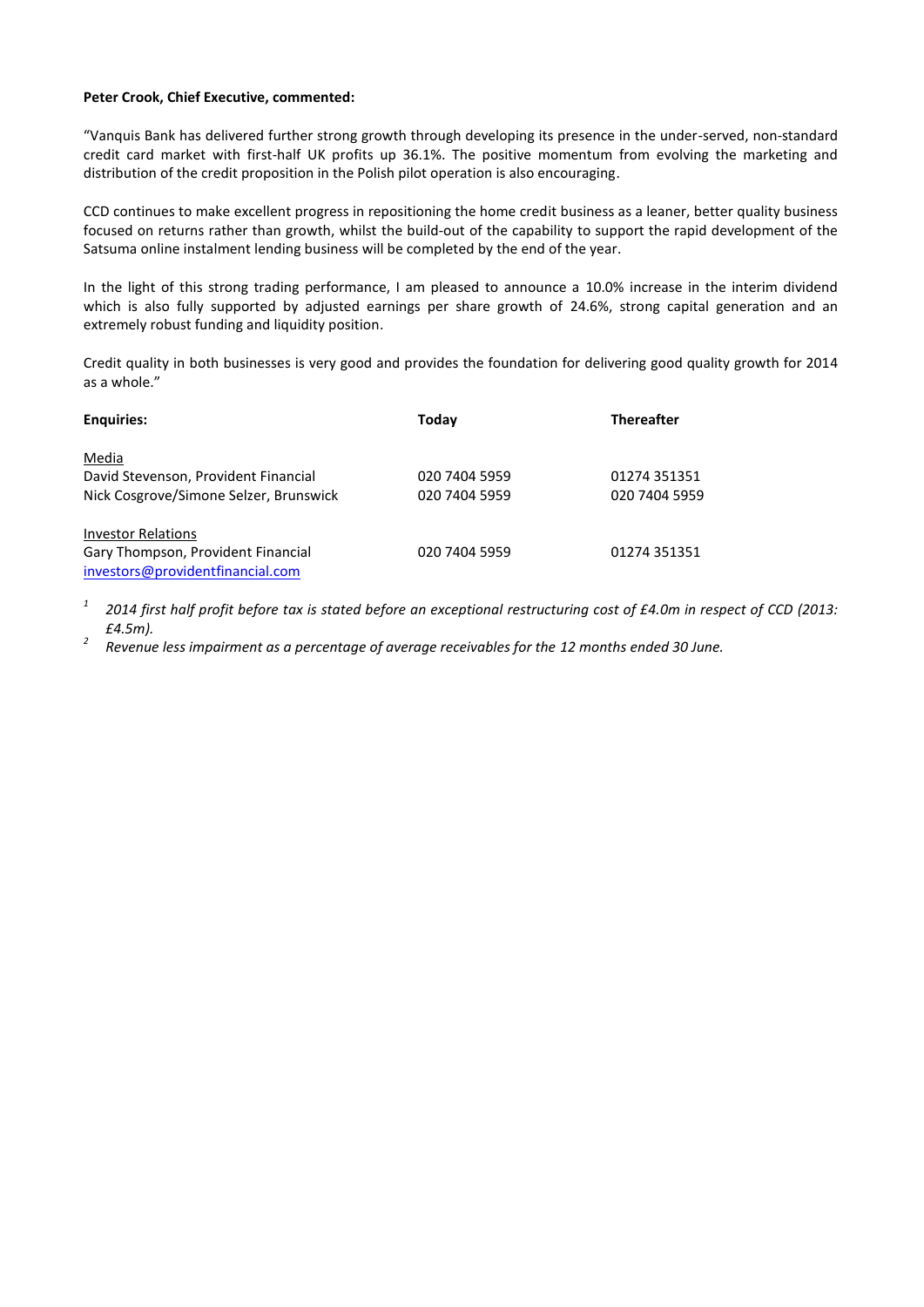## **INTERIM REPORT**

## **Group results**

The group has reported first half pre-tax profit prior to exceptional items up 23.0% to £94.1m (2013: £76.5m) reflecting strong growth and margins in Vanquis Bank and a stable profit performance in CCD. Adjusted earnings per share of 54.2p (2013: 43.5p) grew by 24.6%, a faster rate than pre-tax earnings reflecting the reduction in the statutory rate of UK corporation tax from 23% to 21% on 1 April 2014.

Vanquis Bank continues to generate strong growth and margins and has delivered an excellent performance in the first half of 2014 with UK profits up 36.1% to £68.3m (2013: £50.2m). Continuing investment in the customer acquisition programme has generated year-on-year customer growth of 17.3% and average receivables growth of 32.4%, against unchanged credit standards. Delinquency levels have remained favourable throughout the first half, reflecting the sound quality of the receivables book and the backdrop of an improving employment market. This has allowed Vanquis Bank to deliver an annualised risk-adjusted margin of 33.6% as at June 2014 (2013: 34.4%), well ahead of its minimum target of 30%.

Good progress is being made by Vanquis Bank in Poland in developing the marketing and distribution of its credit card as well as testing other products that deliver its revolving credit proposition and broaden its appeal to the target audience. As a result, monthly new account bookings in June were almost double the level achieved earlier in the year. The cost of the pilot in the first half of the year was £4.6m (2013: £3.6m), in line with plan, and the start-up losses associated with the pilot are expected to continue at a similar rate through the second half of 2014.

CCD's profit before tax and exceptional items in the first half of 2014 was up 2.5% to £37.0m (2013: £36.1m). Very good progress has been made in repositioning the home credit business as a leaner, better quality business focused on returns rather than growth. The credit tools and infrastructure to support the development of Satsuma is on-track to be completed during the second half of the year.

Demand from existing home credit customers remains relatively subdued as customer confidence remains at a low level and, as planned, the tighter credit standards introduced in September last year have significantly curtailed the recruitment of more marginal customers into the business. As a result, CCD customer numbers and period-end receivables showed year-on-year reductions of 24.9% and 17.9% respectively. However, the marked improvement in the quality of the receivables book and the implementation of standardised arrears and collections processes have combined to produce a significant reduction in credit losses with the annualised ratio of impairment to revenue improving from 38.7% at December 2013 to 35.2% at June 2014. This also supported an increase in the annualised riskadjusted margin to 62.9% at June 2014, up from 58.9% at December 2013. Business performance is also benefitting from a year-on-year reduction in costs following the programme of cost savings implemented during the second half of 2013. The roll-out of the technology required to standardise best practice, access significant efficiency gains across the field organisation and implement market-leading compliance is running ahead of plan. Accordingly, the business has recently announced and initiated formal consultation in relation to a proposed 50% reduction in the field administration workforce, representing a headcount reduction of 225. This is expected to deliver savings in a full year of £4.0m and the associated redundancy cost of £4.0m has been taken as an exceptional charge in the first half.

The programme of work to build the capability to support CCD's online direct repayment loan product, Satsuma, is progressing well and is on-track to be completed during the second half of the year. Demand for the product is strong and the continued dislocation caused by the regulatory changes to the payday loans market provides an excellent opportunity to develop a sustainable business with a strong market position capable of delivering the group's target returns.

The group's funding and liquidity positions remain strong with gearing of 2.9 times (2013: 3.1 times). As at 30 June 2014, headroom on the group's committed facilities amounted to £307m and, including the additional capacity available for Vanquis Bank to take retail deposits, total funding capacity amounted to £629m. The group's committed debt facilities, together with the retail deposits programme at Vanquis Bank, are now sufficient to fund contractual maturities and projected growth in the business until the seasonal peak in 2017.

The group continues to be strongly capital generative and in the 12 months to 30 June 2014, generated capital of £152.9m (2013: £116.7m) compared with dividends declared through that period of £121.7m (2013: £108.4m).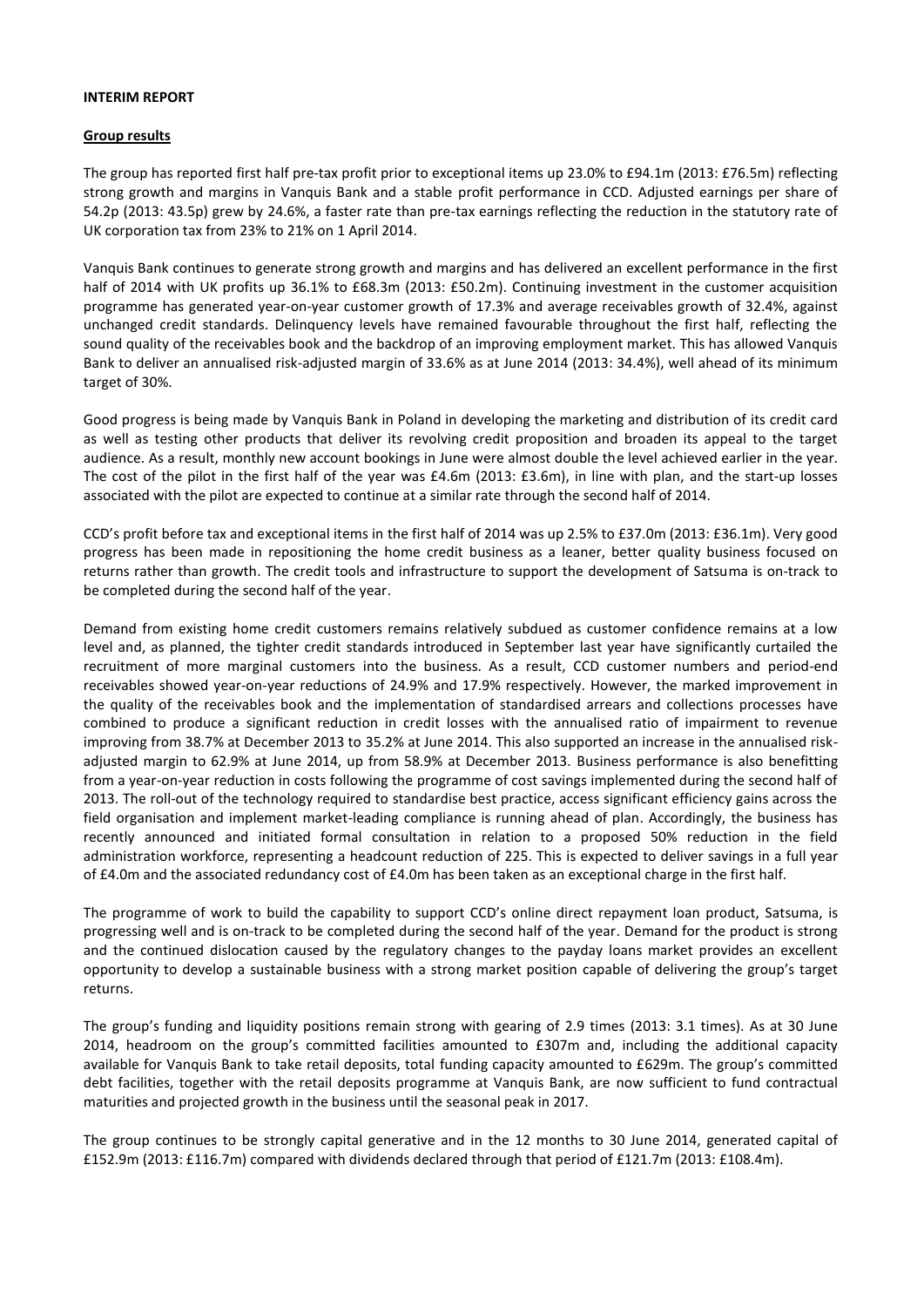The interim dividend has been increased by 10.0% to 34.1p (2013: 31.0p) reflecting the growth in earnings, strong capital generation and the stated policy of maintaining annual dividend cover of at least 1.25 times.

# **Market conditions**

# **Vanquis Bank**

Vanquis Bank promotes financial inclusion by bringing the benefits of credit cards to consumers who are typically declined by mainstream lenders, helping people to establish or rebuild their credit profiles and enjoy the increasing utility of card-based credit, including online shopping. Vanquis Bank's 'low and grow' approach to extending credit and high levels of customer contact underpin a sustainable, responsible lending model which produces consistently high levels of customer satisfaction approaching 90%.

The business continues to generate strong demand from developing the under-served, non-standard UK credit card market. The marketing activity of competitors has shown a moderate increase. However, Vanquis Bank's continued investment in its customer acquisition programme generated first-half new account bookings at a similar level to the previous year against unchanged credit standards.

Despite Vanquis Bank customers typically being in more regular employment than home credit customers, the business has demonstrated that it is considerably less sensitive to changes in the employment market than mainstream card issuers. Whilst UK unemployment continues to show further reductions, the business has maintained tight credit standards. As a result, delinquency levels have run at record lows for the business through the first half of the year.

# **CCD**

The home credit business continues to fill an important need for consumers in the non-standard market, providing access to credit for those who might otherwise be more financially excluded. Consumers on low incomes and tight budgets require affordable credit in order to manage the peaks and troughs in their household budgets or one-off items of expenditure that may arise. They value the simple, flexible and transparent nature of the home credit product with its fixed weekly repayments and no additional fees or charges whatsoever, even if a payment is missed, as well as the weekly relationship with their agent who typically lives in the same community and genuinely understands their needs. This is demonstrated by consistently high levels of customer satisfaction in excess of 90%. The high contact between agents and customers together with agents' commission being based on collections, rather than amounts lent, further reinforces Provident Financial's responsible lending approach.

Home credit customers tend to be hourly paid with a bias towards more casual, temporary and part-time employment. The disposable incomes of home credit customers have shown a marginal improvement in recent months due to the moderation in the rate of inflation of household bills. However, measures of confidence across the customer base continue to run at very low levels as the broader UK economic recovery has not yet fed through to home credit customers in the form of increased working hours.

The competitive landscape in the home credit market remains unchanged with around 500 active participants in the UK. However, non-standard consumers have a greater choice than in the past because of the growth in alternative formats, including short-term payday or instalment credit products accessible online and high street credit providers including rent to own. These dynamics drive the revised strategy for CCD introduced in the second half of 2013 which involves updating the home credit business and focussing on returns as opposed to growth whilst investing in broadening the customer and product proposition through Satsuma in the online instalment lending segment of the non-standard market.

Satsuma addresses those applicants of sufficient credit quality whose preference is to access small-sum credit online and make weekly repayments direct from their bank account without the need for an agent visit. It is relevant to the significant audience of non-standard consumers that occupy the segment of the market between Vanquis Bank and the home credit business. In order to maintain the group's responsible approach to lending, the Satsuma product retains many of the features of the home credit product. There are no extra charges, weekly payments are fixed based on a predetermined schedule, customers have regular contact with a telephone agent and there are a number of forbearance procedures in place for those who get into financial difficulty. In addition, the back office processes of Satsuma are utilising the highly effective distribution, underwriting and collections capabilities of both CCD and Vanquis Bank.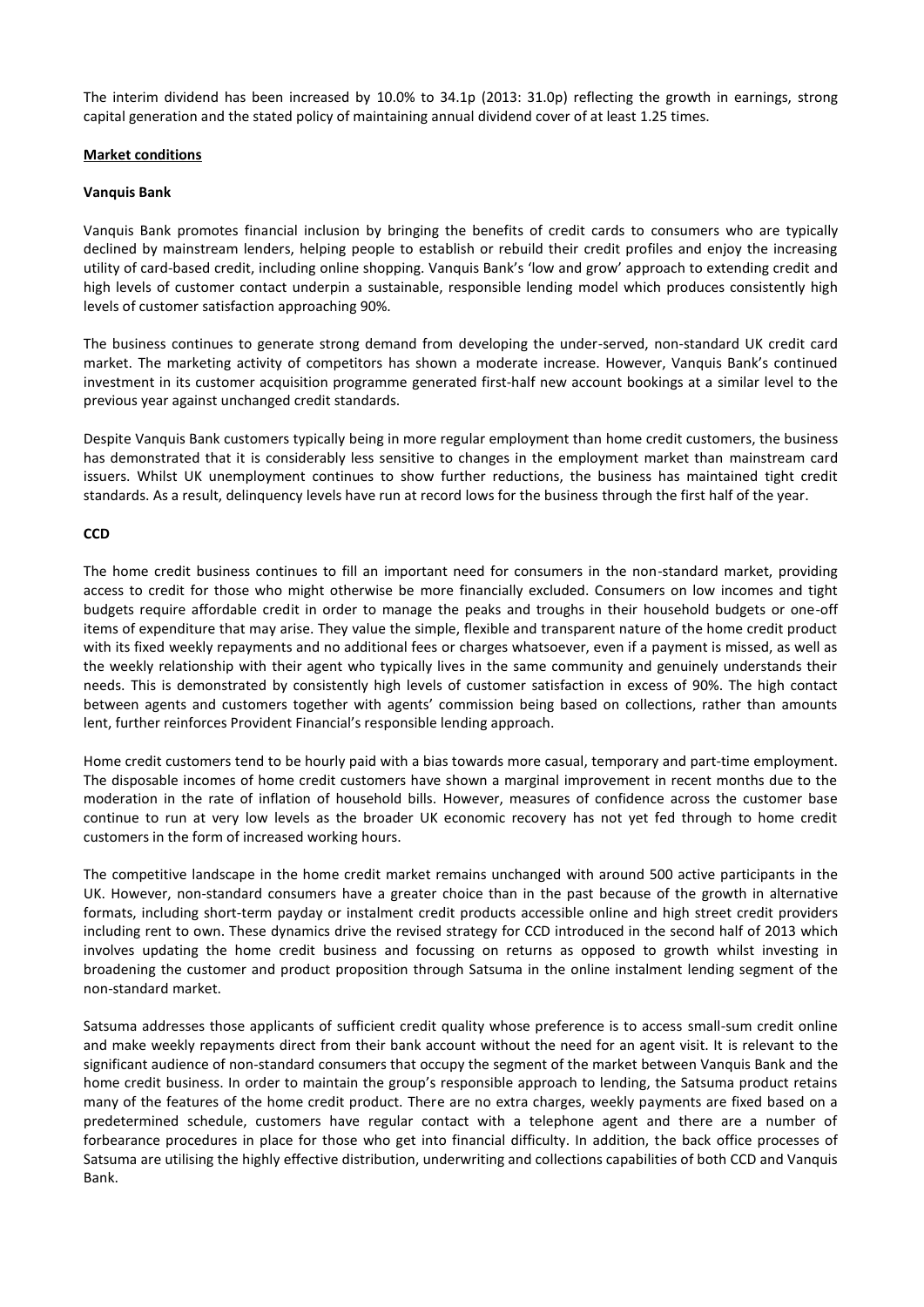The online loans market, in which payday lending is the most significant participant at present, is estimated to be some four times the size of the home credit market and is growing as customer preferences change. With the backdrop of clearer, tighter regulation around payday lending from 1 July 2014, there is likely to be a shift in demand from payday loans to instalment loans as the restrictions on the use of rollovers and continuous payment authorities by payday lenders take effect. A number of smaller payday loan companies have already exited the market and larger operators are having to reconfigure their business models. The FCA expects a further reduction in competition as a result of the introduction of a rate cap from 2 January 2015.

## **Vanquis Bank**

## **Business performance**

Vanquis Bank generated profit before tax of £63.7m in the six months ended 30 June 2014 (2013: £46.6m) analysed as follows:

|                           | Six months ended 30 June |       |         |
|---------------------------|--------------------------|-------|---------|
|                           | 2014                     | 2013  | Change  |
|                           | $\mathbf{f}$ m           | £m    | %       |
| Profit/(loss) before tax: |                          |       |         |
| - UK                      | 68.3                     | 50.2  | 36.1%   |
| - Poland                  | (4.6)                    | (3.6) | (27.8%) |
| <b>Total Vanquis Bank</b> | 63.7                     | 46.6  | 36.7%   |
|                           |                          |       |         |
| $\underline{\mathsf{UK}}$ |                          |       |         |

|                                     | Six months ended 30 June |               |         |
|-------------------------------------|--------------------------|---------------|---------|
|                                     | 2014                     | 2013          | Change  |
|                                     | £m                       | $\mathsf{fm}$ | %       |
|                                     |                          |               |         |
| Customer numbers ('000)             | 1,177                    | 1,003         | 17.3%   |
| Period-end receivables              | 954.0                    | 723.6         | 31.8%   |
| Average receivables                 | 905.2                    | 683.8         | 32.4%   |
|                                     |                          |               |         |
| Revenue                             | 218.4                    | 178.0         | 22.7%   |
| Impairment                          | (72.3)                   | (64.6)        | (11.9%) |
| Revenue less impairment             | 146.1                    | 113.4         | 28.8%   |
| Annualised risk-adjusted margin $1$ | 33.6%                    | 34.4%         |         |
|                                     |                          |               |         |
| Costs                               | (58.8)                   | (47.8)        | (23.0%) |
| Interest                            | (19.0)                   | (15.4)        | (23.4%) |
| Profit before tax                   | 68.3                     | 50.2          | 36.1%   |

*1 Revenue less impairment as a percentage of average receivables for the 12 months ended 30 June.*

Vanquis Bank has performed strongly in the first half of 2014, reporting UK profits 36.1% higher than the first half of last year. Further strong growth in the receivables book together with delinquency running at record lows for the business supported this performance and enabled the UK business to deliver a post-tax return on equity well above its target rate of 30%.

Whilst the marketing activity of competitors in both the direct mail and internet channels has increased moderately, investment in the customer acquisition programme delivered new account bookings of 193,000 (2013: 204,000) and reflecting an acceptance rate of 25% (2013: 25%) against unchanged underwriting standards.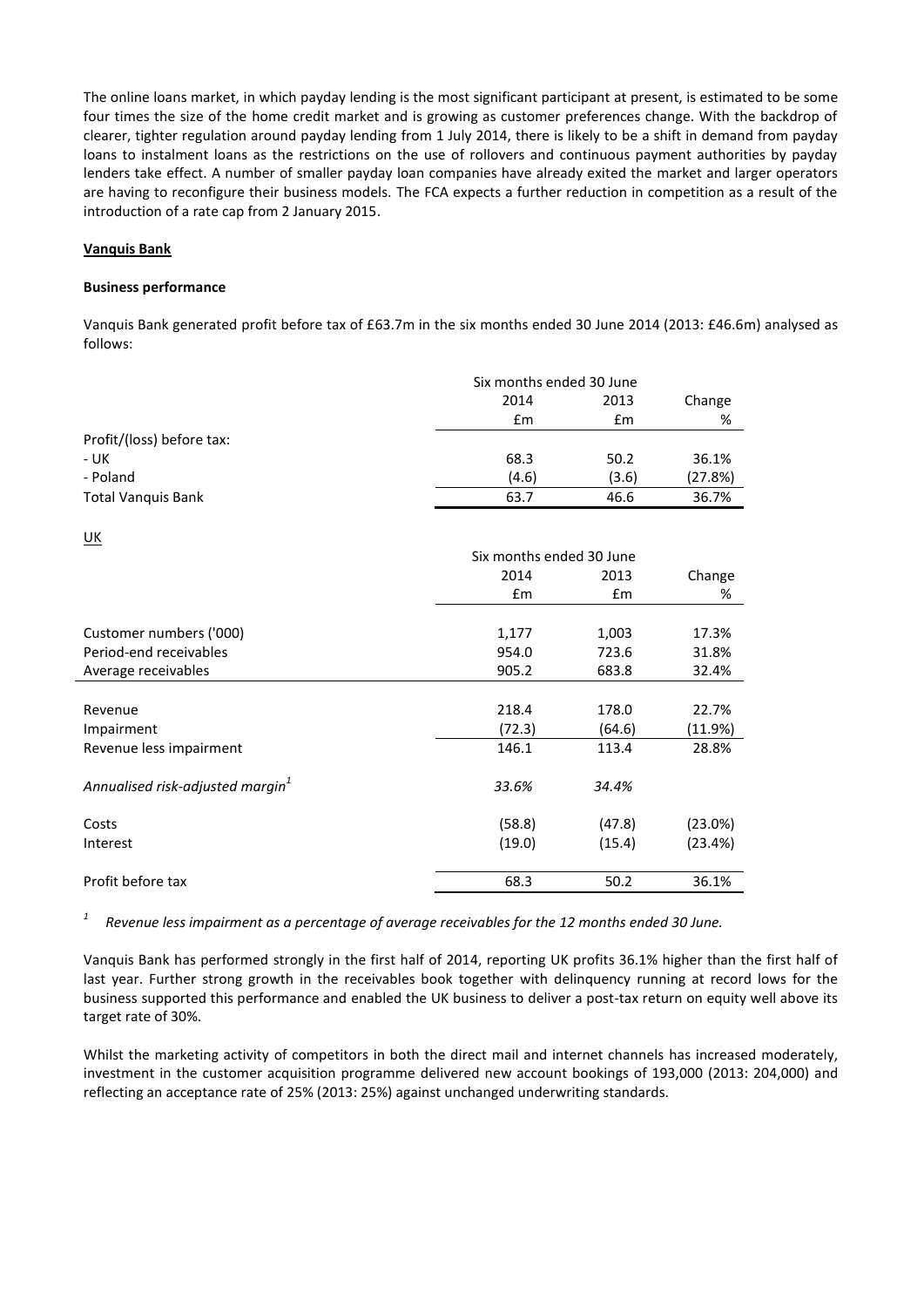The growth in customer numbers, together with the credit line increase programme (CLI) to customers who have established a sound payment history, generated a 32.4% increase in average receivables. The growth in receivables in the first half benefited from the introduction of upgraded CLI scorecards, following the decision to enhance the sourcing of credit bureau data. Returns from the 'low and grow' approach to extending credit remain consistently strong and are underpinned by average credit line utilisation of between 70% and 75% which delivers a strong stream of revenue whilst maintaining a relatively low level of contingent risk from undrawn credit lines.

The risk-adjusted margin has reduced by 0.8% to 33.6% over the past 12 months, comprising a 3.1% reduction in the revenue yield and a 2.3% reduction in the rate of impairment.

Although UK unemployment has shown a reduction over the last year, Vanquis Bank has, and will continue to, apply tight credit standards. The result is that the rate of delinquency has fallen to a new all time low for the business and produced a 2.3% reduction in the rate of impairment since June 2013. Over the same period, the improving quality of the book has seen the revenue yield from interest and late and over limit fees reduce by a similar amount.

As previously reported, during the second half of 2013 Vanquis Bank changed the timing of the sale of its Repayment Option Plan (ROP) product from the customer welcome call to the activation call, which is approximately one week later, and also made a number of enhancements to the product's features. As expected, these two changes have resulted in a moderation in the revenue yield earned by the business, and is the primary reason for the reduction of 0.8% in the annualised risk-adjusted margin since June 2013.

In February 2014, Visa reached an agreement with the European Commission to reduce the interchange fees charged by credit card companies to retailers. Lower cross-border rates came into effect on 1 May 2014 and lower domestic rates will come into effect on 1 March 2016. Interchange revenue is a less significant source of income for Vanquis Bank than for more mainstream credit card providers. The impact is expected to be approximately £1m in 2014 but will increase to around £7m by 2016, based on current volumes, as the reduced fees on domestic transactions take effect.

Based on current delinquency trends, the changes made to the ROP product and the recent changes to interchange fees, the risk-adjusted margin is expected to moderate to around 33% for 2014 as a whole and remain above the target of 30% thereafter.

First half cost growth of 23.0% was well below receivables growth as the business continues to benefit from operational gearing. As previously reported, the business has outgrown its central London premises and new space has been secured nearby at 20 Fenchurch Street which will accommodate future growth. The lease on the new property commenced in April and the business is expected to move into it in late August following completion of fit-out. The business incurred additional property costs of approximately £1.6m in the first half of the year, of which approximately £1.3m was in respect of the new head office property. For the year as a whole, the business is expected to incur additional property costs of approximately £4m, of which £3.5m relates to the new head office property.

Interest costs increased by 23.4% during the first half of 2014 compared with growth in average receivables of 32.4%. This reflects the reduction in Vanquis Bank's blended funding rate, after taking account of the cost of holding a liquid assets buffer, from 6.2% in the first half of 2013 to 5.7% in the first half of 2014 due to the progressive benefit from taking retail deposits. Assuming market rates remain unchanged, Vanquis Bank's overall funding rate in the second half of the year is expected to be similar to the first half due to the expectation that the mix of retail deposits funding will remain stable.

## **Business development**

The pilot credit card operation in Poland is making good progress in developing the marketing and distribution of its credit proposition in order to lift new customer volumes. New account bookings in June were 4,500, roughly doubling from earlier in the year.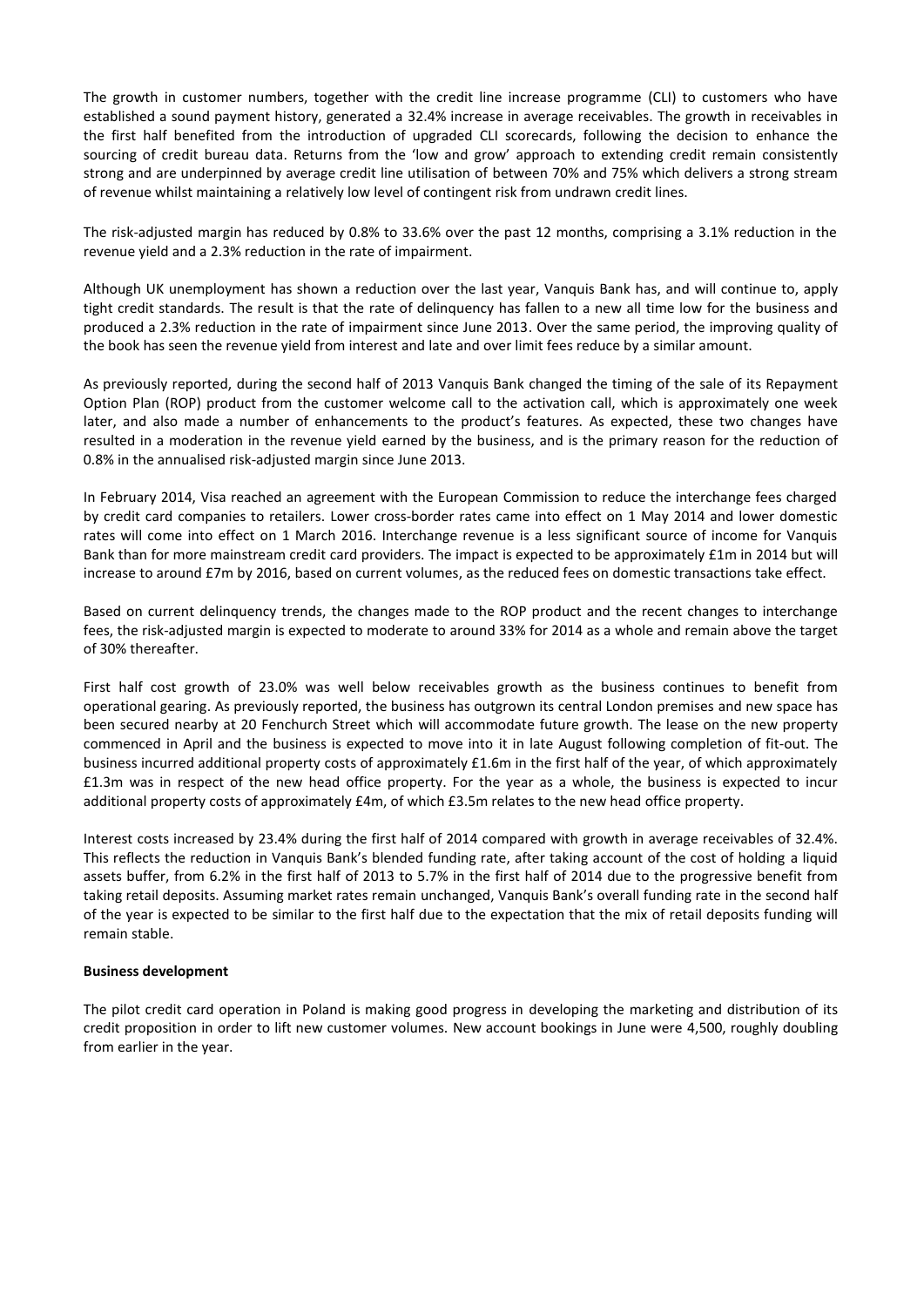During April, the business launched a flexible credit line and flexible loan product to sit alongside the core credit card product. Both of these additional revolving credit products deliver cash into the customer's bank account, broadening Vanquis Bank's appeal to the target audience. In June, the business launched an above-the-line advertising campaign, including the use of TV advertising for the first time, which is expected to increase the flow of new business in the coming months.

A new country manager with extensive relevant local marketing experience joined the business at the start of July.

Credit quality remains satisfactory following the deployment of second generation scorecards in November last year.

At the end of June, the Polish pilot operation had 37,000 customers (2013: 21,000) and a receivables book of £9.3m  $(2013: E3.0m)$ . The cost of the pilot in the first half of the year amounted to  $E4.6m$   $(2013: E3.6m)$  and the operation is expected to incur a similar amount of expenditure in the second half of the year.

## **CCD**

## **Business performance**

CCD profits were £37.0m in the first half of 2014 (2013: £36.1m) analysed as follows:

|                                              | Six months ended 30 June |               |         |
|----------------------------------------------|--------------------------|---------------|---------|
|                                              | 2014                     | 2013          |         |
|                                              | $\mathsf{fm}$            | $\mathsf{fm}$ | %       |
|                                              |                          |               |         |
| Customer numbers ('000)                      | 1,252                    | 1,668         | (24.9%) |
| Period-end receivables                       | 607.5                    | 739.6         | (17.9%) |
| Average receivables                          | 632.6                    | 755.2         | (16.2%) |
|                                              |                          |               |         |
| Revenue                                      | 313.6                    | 365.6         | (14.2%) |
| Impairment                                   | (124.4)                  | (167.0)       | 25.5%   |
| Revenue less impairment                      | 189.2                    | 198.6         | (4.7%)  |
| Annualised revenue yield <sup>1</sup>        | 97.1%                    | 92.4%         |         |
| Annualised impairment % revenue <sup>2</sup> | 35.2%                    | 36.8%         |         |
| Annualised risk-adjusted margin <sup>3</sup> | 62.9%                    | 58.4%         |         |
| Costs                                        | (133.1)                  | (141.5)       | 5.9%    |
| Interest                                     | (19.1)                   | (21.0)        | 9.0%    |
| Profit before tax <sup>4</sup>               | 37.0                     | 36.1          | 2.5%    |

*1 Revenue as a percentage of average receivables for the 12 months ended 30 June.*

*2 Impairment as a percentage of revenue for the 12 months ended 30 June.*

*3 Revenue less impairment as a percentage of average receivables for the 12 months ended 30 June.*

*4 First half profit before tax in 2014 is stated before an exceptional restructuring cost of £4.0m (2013: £4.5m).*

CCD generated profits 2.5% up on last year and in line with its internal plans. As expected, the benefits of an improved impairment performance and the cost reductions announced last year have offset the contraction in customer numbers and receivables as the business is repositioned as a leaner, better-quality, more modern business with an emphasis on driving returns rather than growth.

Customer confidence within the home credit customer base remains low and the broader UK economic recovery has not yet fed through to customers in the form of increased working hours. Accordingly, the demand for credit from better quality, existing customers remains relatively subdued. The tighter credit standards implemented during the final quarter of 2013 have continued to restrict the recruitment of more marginal customers into the business. Over the last 12 months the volume of customers in the lower-quality credit score bands has fallen by approximately 48% which has been the main driver of the 24.9% year-on-year reduction in customer numbers. Over the same period, customer numbers in the best grades have increased modestly.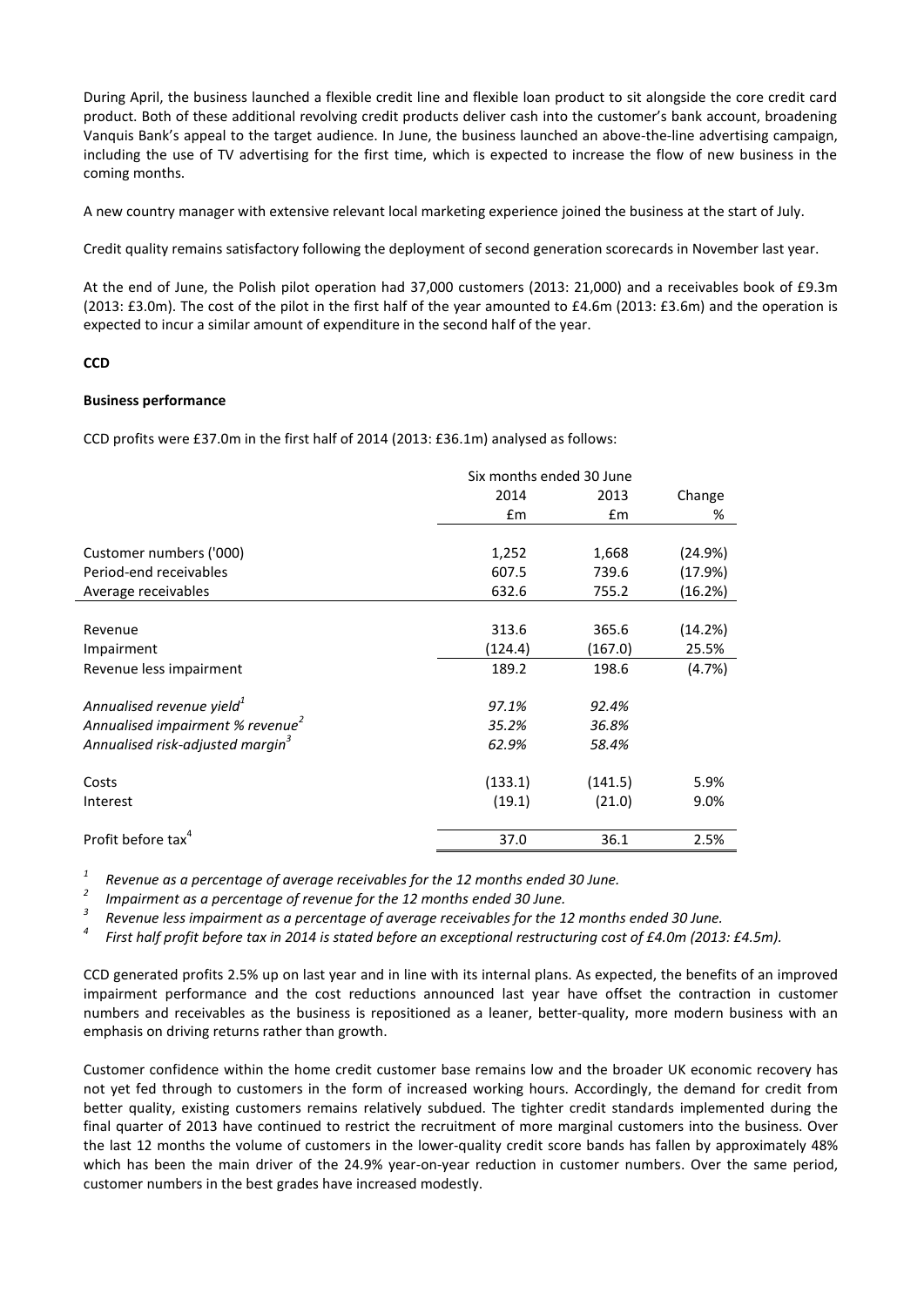Receivables at the end of June were 17.9% lower than the prior year, less marked than the reduction in customer numbers due to the focus on serving better quality established customers. The annualised revenue yield remained robust at 97.1% and was little changed from that achieved in the second half of 2013 reflecting a consistent mix of business.

The implementation of standardised arrears and collections processes coupled with tighter credit standards have produced a significant improvement in arrears and resulted in the annualised ratio of impairment to revenue reducing from 38.7% at December 2013 to 35.2% at June 2014. Some further benefits are anticipated in the second half of the year and the ratio of impairment to revenue is expected to moderate to around 34% for 2014 as a whole.

The improvement in credit quality has also resulted in the annualised risk-adjusted margin for the business strengthening to 62.9% at June 2014, up from 58.9% at December 2013.

Business performance is benefitting from the planned reduction in costs following the programme of cost savings implemented during the second half of 2013. Accordingly, first-half costs showed a year-on-year reduction of 5.9% which is stated after absorbing costs associated with business development activities and increased regulatory and compliance costs totaling approximately £10m.

The programme to deploy technology throughout the field operation to support an improvement in agent and branch productivity and reinforce compliance is running well ahead of schedule. As a result, the business has recently commenced consultation on a proposed headcount reduction of 225, representing approximately half of the field administration workforce. The proposed headcount reductions will secure savings of £2m in the second half of the year, rising to £4m in 2015 and will have no impact on customer service levels. An exceptional restructuring cost of £4.0m has been incurred in the first half in respect of associated redundancy costs (2013: £4.5m).

Interest costs were 9.0% lower than the first half of last year versus a reduction of 16.2% in average receivables. This reflects an increase in the funding rate for the business from 7.0% in the first half of 2013 to 7.5% in the first half of 2014 due to the cost of carrying increased headroom against committed bank facilities.

## **Business development**

CCD is making excellent progress in executing its strategic plan to develop a broader-based lending business over the next 18 months.

## Home credit

The roll-out of the technology required to standardise best practice, access significant efficiency gains across the field operation and implement market-leading compliance as regulation migrates to the Financial Conduct Authority (FCA) regime, is running well ahead of plan.

In February, the Android version of the collections app was released to supplement the iPhone version which was rolled out from September last year. Over 90% of agents are now using their smartphones to conduct their round, up from around 30% at the start of the year, saving time and evidencing high levels of compliance. In April, tablet devices were rolled out to field managers and have received a very positive reception. These devices effectively provide managers with a 'mobile office' and are starting to free up time, currently spent on office-based administration, for supporting and motivating agents as well as assisting with arrears cases. A pilot of a lending app to support electronic loans documentation commenced in May and has now been extended to over 50 agents. The app eliminates paper, saving a significant amount of agent and back office time, and allows the business to better enforce and evidence compliance. Full roll-out to iPhone users will take place in August with the Android version following later in the year.

Under the people agenda, the end-to-end enhancements to the process for attracting and training agents and driving improved agency performance put in place last year have resulted in a significant improvement in agent turnover and a halving in the number of vacant agencies. The first phase of the formal leadership training for managers throughout the business is now well underway and has been extremely well received.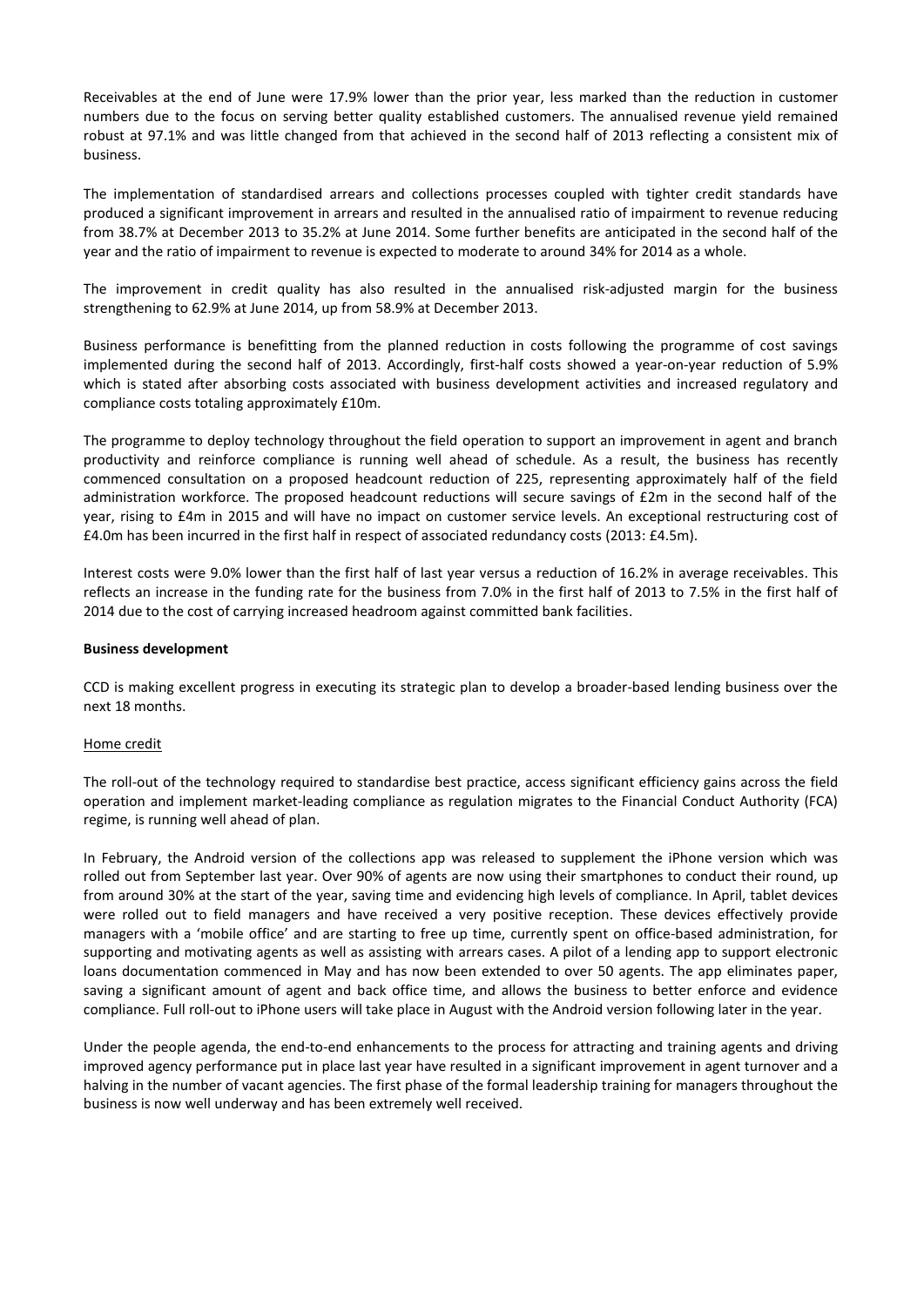## Satsuma

The development of Satsuma as CCD's online instalment loan business capable of delivering the group's target returns continues to progress well.

The delivery of a new flexible IT platform remains on track to support scalable growth and in April the business switched over to using the proven and highly scalable collections capabilities of the Vanquis Bank contact centre in Chatham. The remaining focus is on refining underwriting and customer application processes, both of which continue to progress satisfactorily.

The quantity of new leads currently being generated by the business demonstrates that there is strong demand for the product. Nonetheless, as previously indicated, the volume of new loans issued is being deliberately moderated. The credit tools and infrastructure to support a scalable business will be completed during the second half of the year at which point a more rapid development of the business will take place through a step up in marketing, including more intensive TV advertising.

As at 30 June, Satsuma had 11,000 customers (2013: nil) and a receivables book of £2.4m (2013: £nil).

## Guarantor loans

CCD launched a pilot into the guarantor loans market in early May in order to test whether a product could be established which is capable of delivering the group's target returns.

The guarantor loans proposition is additional and complementary to home credit and Satsuma, comprising larger, longer loans of between £1,000 and £7,000 repayable over a period of between one and five years. The customer is supported by a family member or friend with a good credit record who is prepared to guarantee the loan if the customer's circumstances change. CCD's proposition offers customers market-leading pricing and a very customercentric approach to forbearance, including the high levels of personal service that the group deploys in all its offerings.

The pilot is being trialled initially using the broker channel only and, if successful, will be extended directly to the customer through the internet in due course. The pilot remains in its early stages as the business continues to refine the process for broker referrals and underwriting procedures through a 'test and learn' process.

## **Exceptional item**

An exceptional item of £4.0m has been incurred in the first half of 2014 relating to the redundancy costs associated with 225 field administration employees following the ongoing successful deployment of technology within CCD.

The exceptional cost of £4.5m in the first half of 2013 related to redundancy costs associated with the restructuring of the field management force within CCD.

# **Taxation**

The tax rate for the first half of 2014 of 21.50% (2013: 23.25%) is the estimated effective tax rate for the 2014 financial year and is in line with the UK statutory corporation tax rate which reduced from 23% to 21% on 1 April 2014. The group is expected to benefit in future years from the further rate reduction to 20% on 1 April 2015 announced by the Government and enacted in the 2013 Finance Act.

# **Dividends**

The interim dividend per share has been increased by 10.0% to 34.1p (2013: 31.0p), consistent with the group's stated policy to grow dividends whilst maintaining a dividend cover of at least 1.25 times. The increase in the interim dividend is supported by the group's growth in earnings and strong capital generation.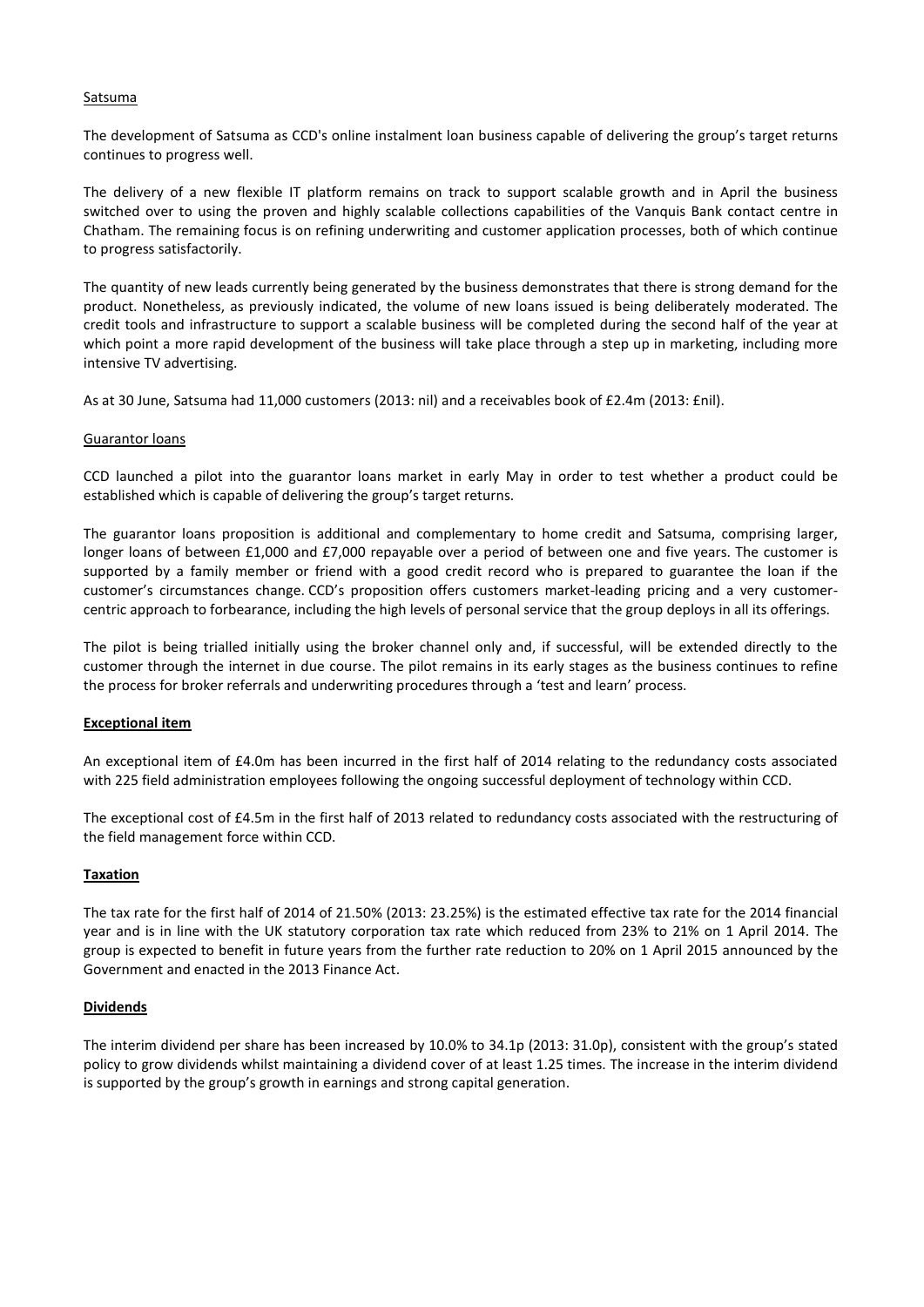# **Funding and capital**

The group's funding and liquidity positions are strong with the balance sheet reflecting gearing of 2.9 times (2013: 3.1 times) against a banking covenant limit of 5.0 times. The reduction over the last 12 months reflects the shrinkage of the home credit receivables book resulting from the repositioning of the business.

As previously reported, in January 2014 the group entered into a new £382.5m syndicated bank facility maturing in May 2017 and cancelled the existing facility of £382.5m which was due to expire in May 2015. The syndicate continues to comprise the group's core relationship banks and the all-in cost of funds is lower than the previous facility with consistent terms, conditions and financial covenant package.

As at the end of June, Vanquis Bank had taken £474.7m of retail deposits, up from £435.1m at 31 December 2013, which represents 50% (31 December 2013: 51%) of Vanquis Bank's UK receivables. Due to the high level of committed debt funding and the contraction in the CCD receivables book, the flow of new funds from the retail deposits programme has been managed to relatively modest levels during the first half of 2014 through appropriate pricing.

Headroom on the group's committed facilities as at 30 June 2014 amounts to £307m and, including the additional capacity available for Vanquis Bank to take retail deposits, total funding capacity amounts to £629m. The group's committed debt facilities, together with the retail deposits programme at Vanquis Bank, are now sufficient to fund contractual maturities and projected growth in the business until the seasonal peak in 2017.

The group's funding rate during the first half of 2014 was 6.9%, marginally higher than 6.8% in the first half of 2013, as the increased benefit from the Vanquis Bank retail deposits programme has been offset by the cost of carrying increased headroom against committed bank facilities. The group's funding rate is expected to moderate to around 6.5% for the year as a whole.

The group's credit rating from Fitch Ratings was reviewed in June 2014 and remains unchanged at BBB. A negative outlook was attached to the rating reflecting Fitch's requirement to fully understand the impact of Vanquis Bank representing the largest proportion of the group's profits. Accordingly, Fitch will observe the development of Vanquis Bank over the next 12 to 24 months.

The group continues to be highly capital generative. In the 12 months to 30 June 2014, the group generated capital of £152.9m (2013: £116.7m) compared with dividends declared of £121.7m (2013: £108.4m).

The group maintains a strong capital position and, as at 30 June 2014, the core equity tier one ratio and leverage ratio of the group were 22.0% and 18.0% respectively. The ratios are published for the first time in line with best practice.

# **Regulation**

# **Transfer of regulation to the FCA**

The FCA regulation of the consumer credit industry commenced on 1 April 2014. Both Vanquis Bank and CCD have obtained written interim permissions under the new regime. The regulator has written to firms notifying them of their three-month application window during which each firm must submit their authorisation application, with the first entrants applying for full authorisation from October 2014. Vanquis Bank has recently been notified that it will be required to submit its application between 1 December 2014 and 28 February 2015 and CCD's window for application will be between 1 March 2015 and 31 May 2015. Both Vanquis Bank and CCD continue to have a constructive dialogue with the FCA and have followed a detailed work programme to prepare for full authorisation.

# **Payday rate cap**

The FCA published its consultation on proposals for a price cap for payday lenders on 15 July 2014. The FCA proposes a cap of 0.8% per day of the amount borrowed on all interest, fees and charges. For instalment loans, the daily interest rate cap relates to the balance outstanding on each day, which typically declines over the term of the loan as it is repaid. If borrowers default, lenders will be able charge additional default fees up to a limit of £15, and can continue to charge interest on all outstanding amounts up to the same 0.8% per day limit. In addition, the FCA has set a total cost cap of 100% of the amount initially borrowed, including all interest, fees and charges ultimately incurred by the borrower over the life of the loan.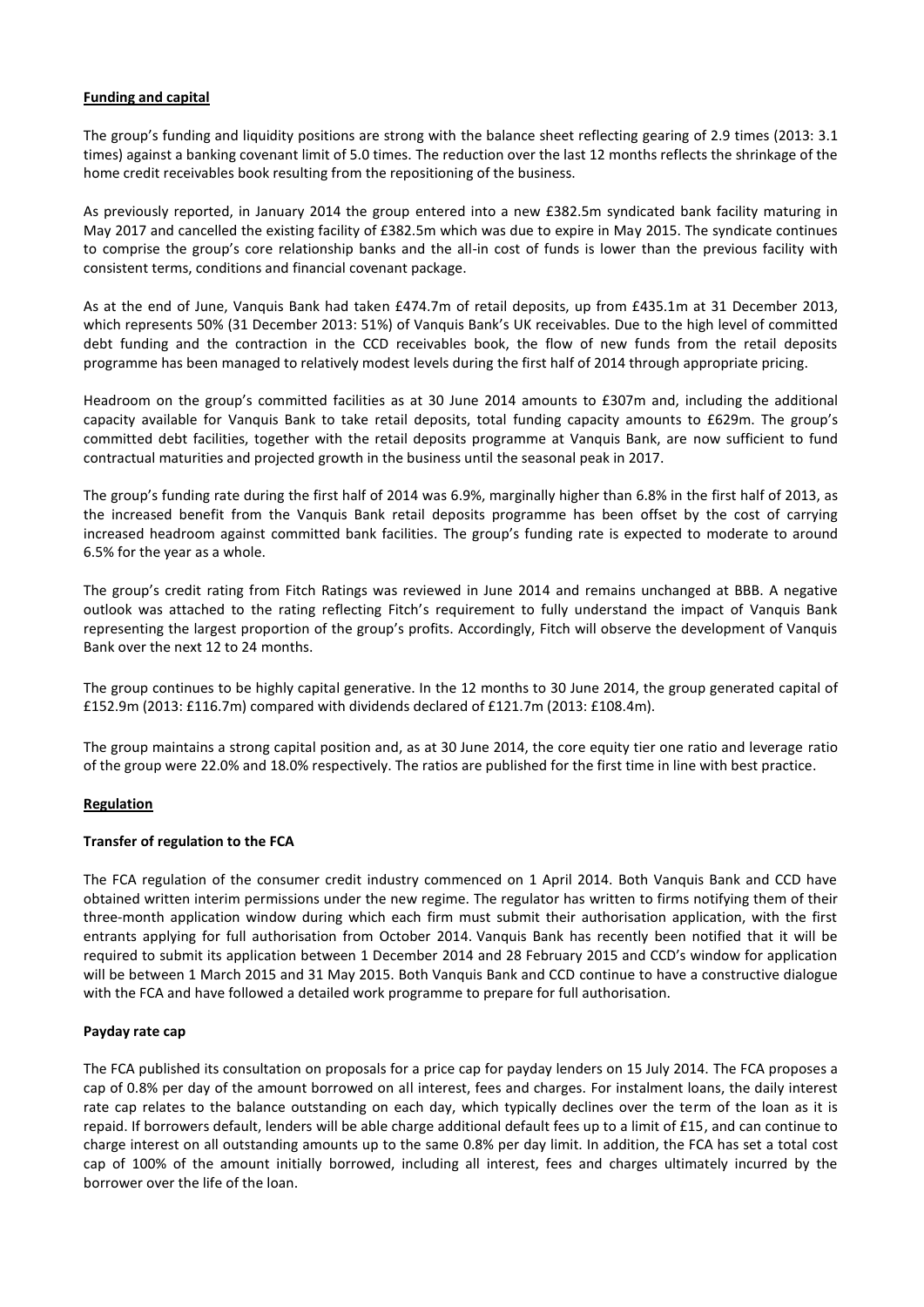The cap applies to all high-cost short-term credit products as currently defined in the FCA's Handbook of Rules and Guidance, which explicitly excludes home credit, secured loans, pawn broking, logbook loans and overdrafts, as well as products offered by community finance organisations such as credit unions. Current Satsuma products fall within the scope of the proposed cap and its pricing is below the limit proposed by the FCA.

The FCA has indicated that it will consider evidence of compliance with the price cap and any potential price cap avoidance measures in assessing lenders for full authorisation from 1 December 2014, and any new entrants seeking authorisation beforehand. The consultation is open until 1 September 2014, and the FCA intends to publish the final version of the rate cap requirements in early November 2014 for implementation on 2 January 2015.

# **Polish cap on non-interest charges**

The Ministry of Finance in Poland issued draft proposals containing amendments to Polish consumer law in August 2013. The draft proposals were updated in December 2013, and then revised again in March 2014. Draft legislation is currently being developed based on these proposals, which will then be published as a draft bill for consultation, prior to submission to parliament.

The most recent proposals seek to limit all non-interest charges to a proportion of the amount of credit granted, in addition to the existing limit on the interest element of four times the Lombard Rate (currently 4%, giving an interest limit of 16% per annum). The currently proposed non-interest limits allow for 25% upfront, followed by 30% per annum thereafter up to a total for all non-interest charges of 100%.

The draft proposals may well be subject to further amendment in the process of drafting the legislation, and, in any case, require clarification in a number of areas including how they might apply to revolving credit products. The final regulatory changes are expected to be published and incorporated in legislation later in 2014 or early 2015. Whilst the final legislation is not expected to have a material impact on Vanquis Bank, it is almost certain to have a significant impact on providers of high-cost, short-term credit, including payday lenders, that have grown very rapidly in Poland in recent years. This may alter the competitive landscape for consumer credit in Poland and allow Vanquis Bank to position its credit card and other revolving credit products to meet the opportunity this may present.

# **Principal risks and uncertainties**

The principal risks and uncertainties affecting the group remain unchanged from 31 December 2013 and comprise regulatory risk, credit risk, business risk, reputational risk, operational risk, liquidity risk, financial risk and pension risk. A full assessment of the risks and uncertainties, together with the controls and processes which are in place to monitor and mitigate the risks where possible, are set out on pages 88 to 91 of the 2013 Annual Report & Financial Statements which is available on the company's website, www.providentfinancial.com.

The most relevant risks and uncertainties for the remaining six months of the 2014 financial year are as follows:

- Measures of confidence across the home credit customer base continue to run at very low levels as the broader UK economic recovery has not yet fed through to customers in the form of increased working hours. As a result, the demand for credit remains relatively subdued. Historically, the demand for credit increases in the run up to Christmas each year. If customer confidence remains very low there is a risk that credit issued is lower than expected in the important pre-Christmas trading period which in turn would impact receivables levels and the profitability of CCD in the final quarter of the year.
- An update on the more important regulatory developments affecting the group is set out in the regulation section of this report.

# **Related party transactions**

There have been no changes in the nature of related party transactions as described in note 27 to the 2013 Annual Report & Financial Statements and there have been no new related party transactions which have had a material effect on the financial position or performance of the group in the six months ended 30 June 2014.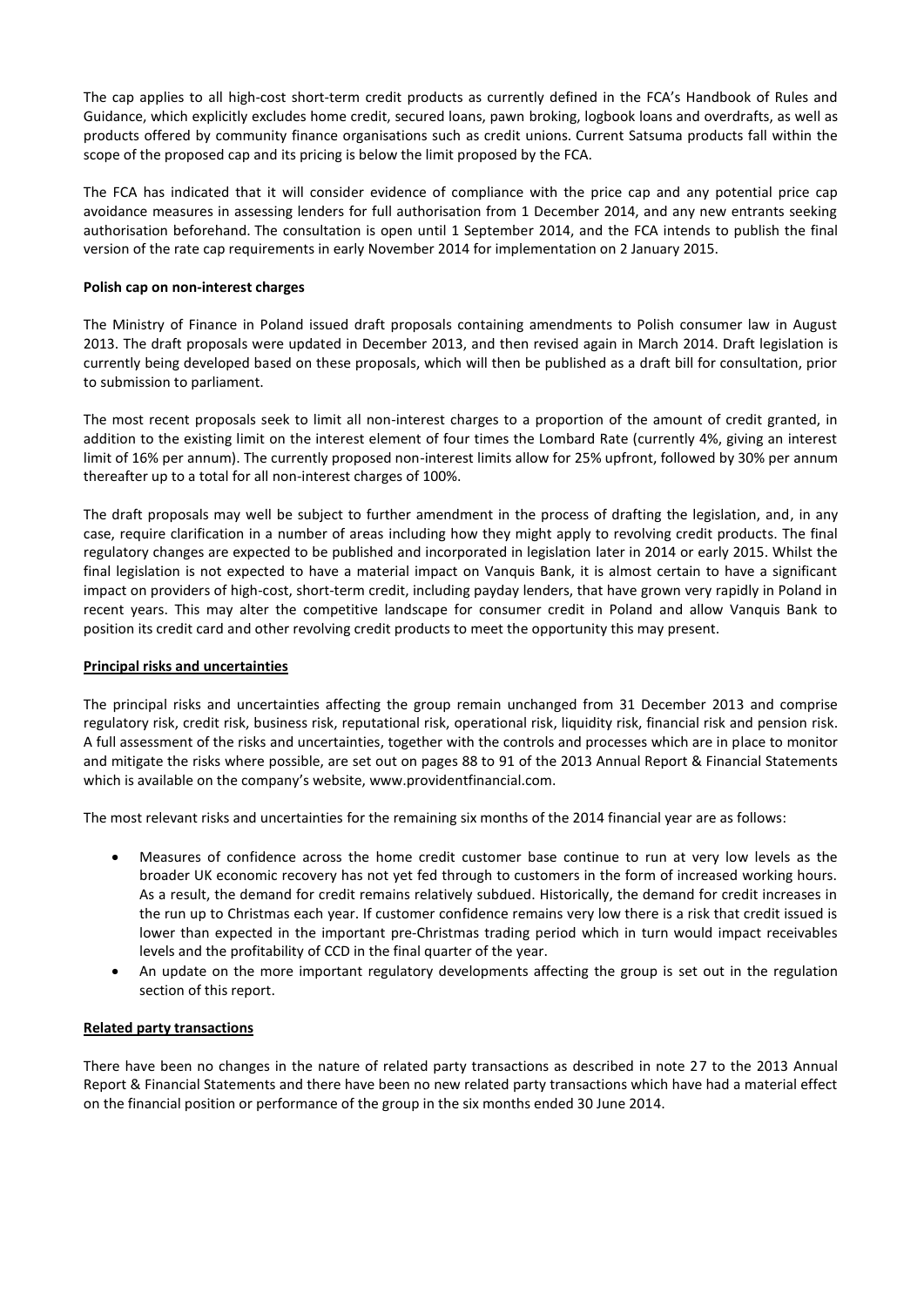# **Outlook**

Vanquis Bank continues to generate strong growth and margins through developing its presence in the under-served, non-standard UK credit card market whilst CCD continues to make excellent progress in repositioning the home credit business as a leaner, better quality business focused on returns rather than growth.

Looking to the medium term, the build-out of the capability to support the rapid development of CCD's Satsuma online instalment lending business will be completed in the second half of the year and the positive momentum now being established from evolving the marketing and distribution of Vanquis Bank's credit proposition in Poland is encouraging.

The group's funding and liquidity positions are strong, allowing it to meet contractual debt maturities and fund its internal growth plans through to the seasonal peak in 2017.

The group has produced a very good set of interim results and credit quality in both businesses is very sound as evidenced by the favourable impairment trends in the first half of the year. This provides the foundation for delivering good quality growth for 2014 as a whole.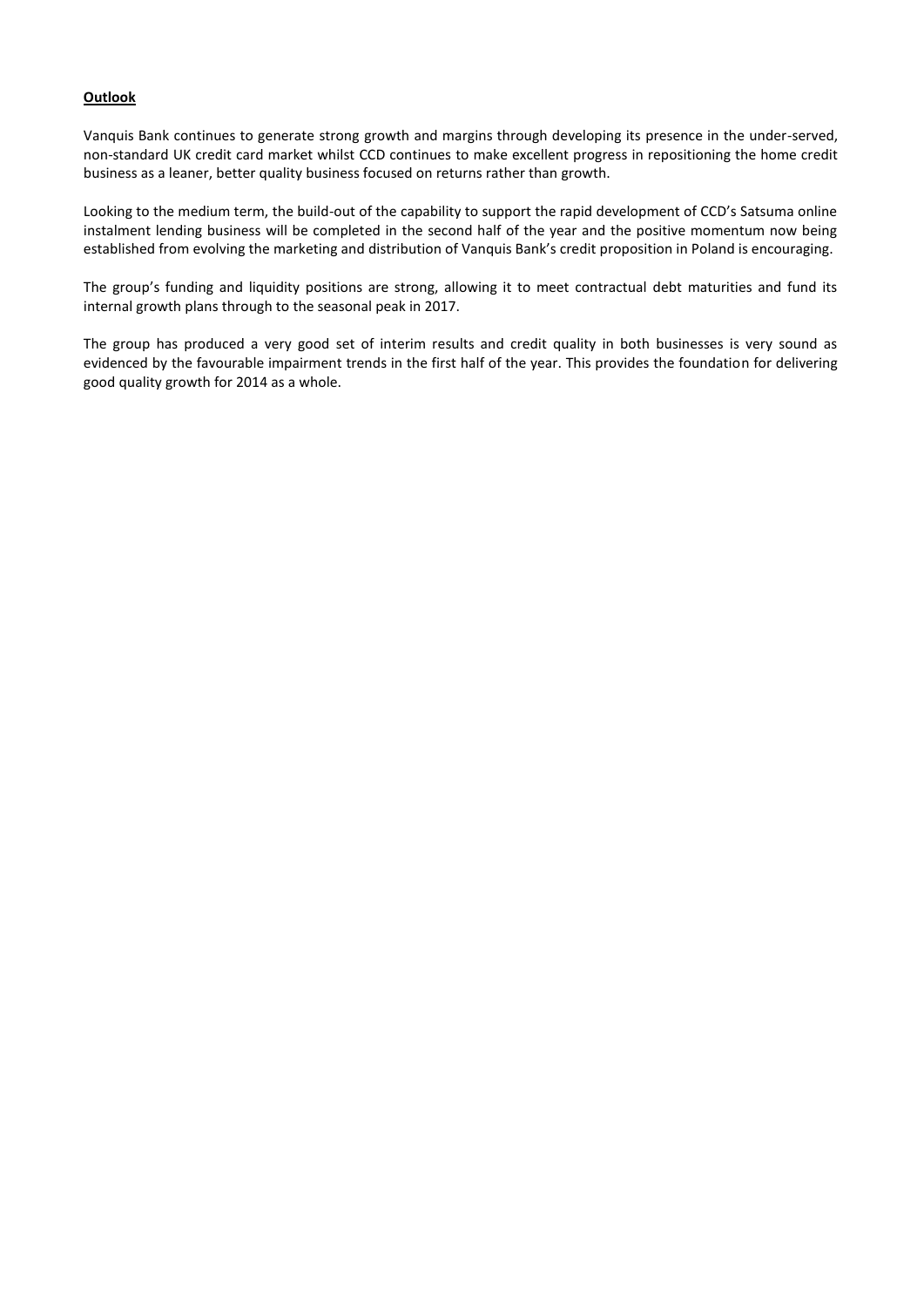# **Unaudited condensed consolidated interim financial information**

## **Consolidated income statement**

|                                                           |      | Six months ended 30 June |         |  |
|-----------------------------------------------------------|------|--------------------------|---------|--|
|                                                           | Note | 2014                     | 2013    |  |
|                                                           |      | £m                       | £m      |  |
| Revenue                                                   | 4    | 533.8                    | 545.0   |  |
| Finance costs                                             |      | (38.2)                   | (36.4)  |  |
| Operating costs                                           |      | (272.2)                  | (311.1) |  |
| Administrative costs                                      |      | (133.3)                  | (125.5) |  |
| Administrative costs before exceptional items             |      | (129.3)                  | (121.0) |  |
| <b>Exceptional items</b>                                  | 4    | (4.0)                    | (4.5)   |  |
| <b>Total costs</b>                                        |      | (443.7)                  | (473.0) |  |
| <b>Profit before taxation</b>                             | 4    | 90.1                     | 72.0    |  |
| Profit before taxation and exceptional items              | 4    | 94.1                     | 76.5    |  |
| <b>Exceptional items</b>                                  | 4    | (4.0)                    | (4.5)   |  |
| Tax charge                                                | 5    | (19.4)                   | (16.7)  |  |
| Profit for the period attributable to equity shareholders |      | 70.7                     | 55.3    |  |

All of the above activities relate to continuing operations.

# **Consolidated statement of comprehensive income**

|                                                             |      | Six months ended 30 June |       |
|-------------------------------------------------------------|------|--------------------------|-------|
|                                                             | Note | 2014                     | 2013  |
|                                                             |      | £m                       | £m    |
| Profit for the period attributable to equity shareholders   |      | 70.7                     | 55.3  |
| Other comprehensive income:                                 |      |                          |       |
| - cash flow hedges                                          |      | 1.2                      | 1.9   |
| - actuarial movements on retirement benefit asset           | 9    | 2.3                      | (4.7) |
| - exchange differences on translation of foreign operations |      | 0.4                      |       |
| - tax on items taken directly to other comprehensive income |      | (0.7)                    | 0.4   |
| - impact of change in UK tax rate                           |      |                          | 0.1   |
| Other comprehensive income for the period                   |      | 3.2                      | (2.3) |
| Total comprehensive income for the period                   |      | 73.9                     | 53.0  |

## **Earnings per share**

|              |             |       | Six months ended 30 June |
|--------------|-------------|-------|--------------------------|
|              | <b>Note</b> | 2014  | 2013                     |
|              |             | pence | pence                    |
| <b>Basic</b> | b           | 51.8  | 41.0                     |
| Diluted      | b           | 51.0  | 40.3                     |
|              |             |       |                          |

# **Dividends per share**

|                     | Six months ended 30 June |       |  |
|---------------------|--------------------------|-------|--|
|                     | 2014                     | 2013  |  |
|                     | pence                    | pence |  |
| Interim dividend    | 34.1                     | 31.0  |  |
| Paid in the period* | 54.0                     | 48.4  |  |

\* The total cost of dividends paid in the period was £74.4m (2013: £66.0m).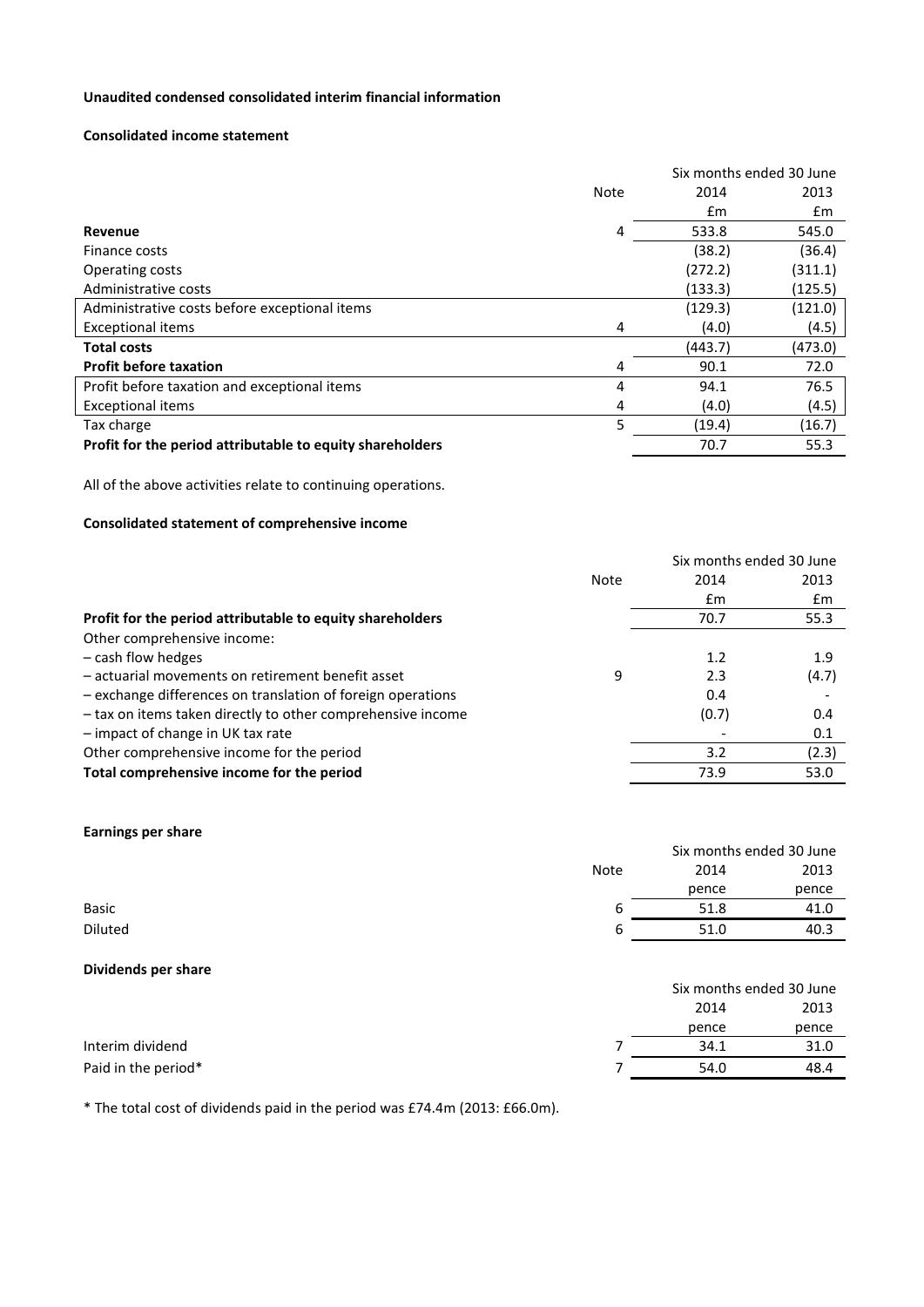# **Consolidated balance sheet**

|                                     |      | 30 June   | 31 December | 30 June    |
|-------------------------------------|------|-----------|-------------|------------|
|                                     | Note | 2014      | 2013        | 2013       |
|                                     |      | £m        | £m          | £m         |
| <b>ASSETS</b>                       |      |           |             |            |
| <b>Non-current assets</b>           |      |           |             |            |
| Other intangible assets             |      | 8.7       | 8.1         | 8.4        |
| Property, plant and equipment       |      | 22.6      | 22.8        | 23.6       |
| Financial assets:                   |      |           |             |            |
| - amounts receivable from customers | 8    | 61.7      | 79.7        | 69.0       |
| - derivative financial instruments  | 11   |           |             | 10.2       |
| Retirement benefit asset            | 9    | 35.9      | 29.2        | 22.7       |
| Deferred tax assets                 |      | 2.8       | 3.5         | 6.9        |
|                                     |      | 131.7     | 143.3       | 140.8      |
| <b>Current assets</b>               |      |           |             |            |
| Financial assets:                   |      |           |             |            |
| - amounts receivable from customers | 8    | 1,509.1   | 1,526.9     | 1,397.2    |
| - derivative financial instruments  | 11   | 3.5       | 5.5         |            |
| - cash and cash equivalents         |      | 114.4     | 119.0       | 92.4       |
| - trade and other receivables       |      | 21.8      | 15.5        | 28.8       |
|                                     |      | 1,648.8   | 1,666.9     | 1,518.4    |
| <b>Total assets</b>                 | 4    | 1,780.5   | 1,810.2     | 1,659.2    |
| <b>LIABILITIES</b>                  |      |           |             |            |
| <b>Current liabilities</b>          |      |           |             |            |
| <b>Financial liabilities:</b>       |      |           |             |            |
| - bank and other borrowings         |      | (174.4)   | (121.2)     | (152.9)    |
| - derivative financial instruments  | 11   |           |             | (0.3)      |
| - trade and other payables          |      | (71.4)    | (65.8)      | (64.9)     |
| <b>Current tax liabilities</b>      |      | (40.3)    | (36.3)      | (37.5)     |
|                                     |      | (286.1)   | (223.3)     | (255.6)    |
| <b>Non-current liabilities</b>      |      |           |             |            |
| <b>Financial liabilities:</b>       |      |           |             |            |
| - bank and other borrowings         |      | (1,068.5) | (1, 163.4)  | (1,028.8)  |
| - derivative financial instruments  | 11   | (5.0)     | (6.7)       | (7.3)      |
|                                     |      | (1,073.5) | (1, 170.1)  | (1,036.1)  |
| <b>Total liabilities</b>            |      | (1,359.6) | (1, 393.4)  | (1, 291.7) |
| <b>NET ASSETS</b>                   | 4    | 420.9     | 416.8       | 367.5      |
|                                     |      |           |             |            |
| <b>SHAREHOLDERS' EQUITY</b>         |      |           |             |            |
| Share capital                       |      | 29.1      | 28.9        | 28.9       |
| Share premium                       |      | 151.0     | 150.6       | 148.5      |
| Other reserves                      |      | 14.8      | 17.2        | 15.0       |
| Retained earnings                   |      | 226.0     | 220.1       | 175.1      |
| <b>TOTAL EQUITY</b>                 |      | 420.9     | 416.8       | 367.5      |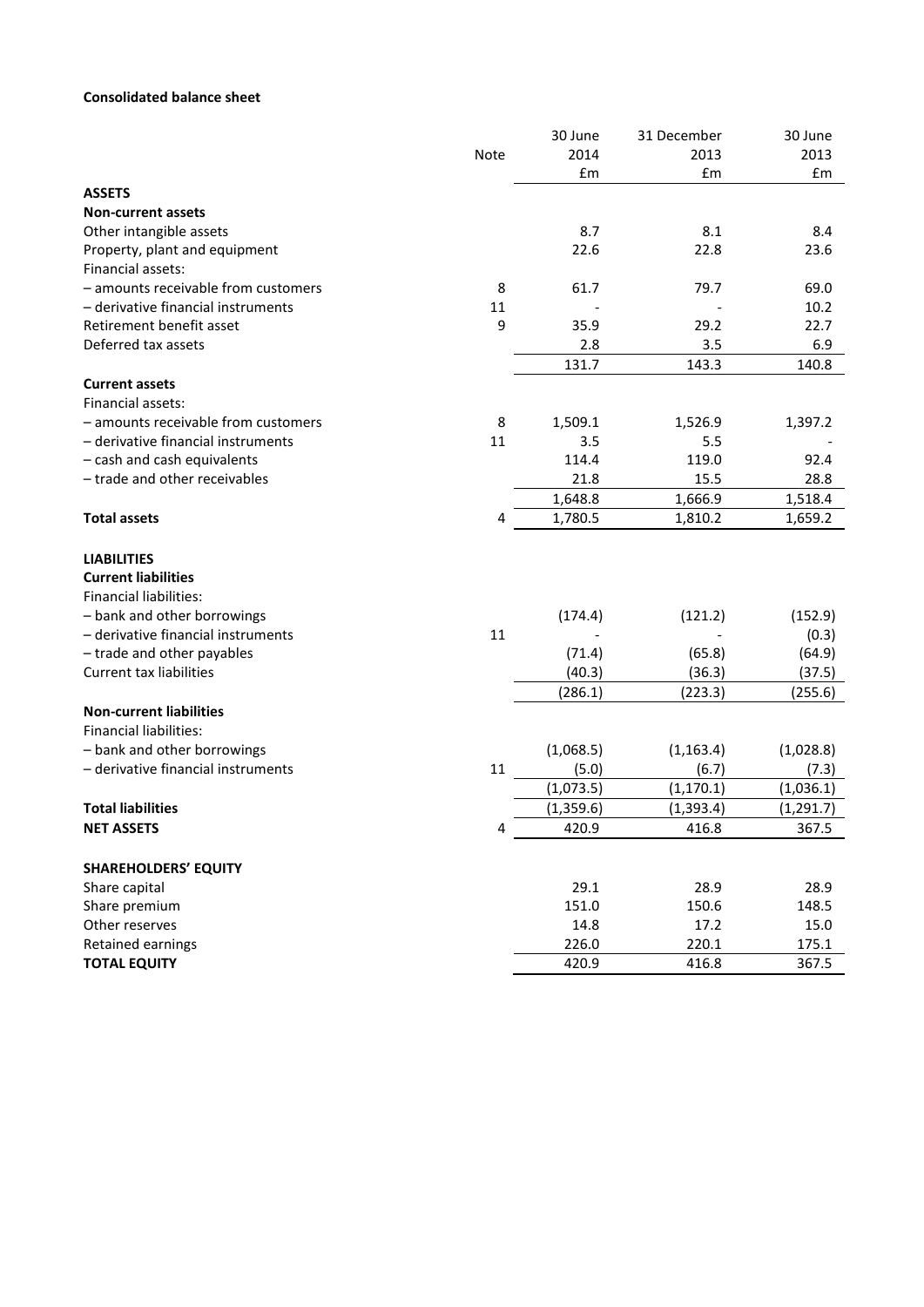# **Consolidated statement of changes in shareholders' equity**

|                                                             | Share                        | Share                    | Other                    | Retained                 |             |
|-------------------------------------------------------------|------------------------------|--------------------------|--------------------------|--------------------------|-------------|
|                                                             | capital<br>£m                | premium<br>£m            | reserves<br>£m           | earnings<br>£m           | Total<br>£m |
|                                                             |                              |                          | 13.2                     |                          |             |
| At 1 January 2013                                           | 28.7                         | 148.1                    |                          | 185.4                    | 375.4       |
| Profit for the period                                       | $\overline{\phantom{a}}$     |                          |                          | 55.3                     | 55.3        |
| Other comprehensive income:                                 |                              |                          |                          |                          |             |
| - cash flow hedges                                          |                              |                          | 1.9                      |                          | 1.9         |
| - actuarial movements on retirement benefit asset (note 9)  |                              |                          |                          | (4.7)                    | (4.7)       |
| - tax on items taken directly to other comprehensive income |                              |                          | (0.5)                    | 0.9<br>0.1               | 0.4         |
| - impact of change in UK tax rate                           |                              |                          |                          |                          | 0.1         |
| Other comprehensive income for the period                   | $\overline{\phantom{a}}$     | $\overline{\phantom{a}}$ | 1.4                      | (3.7)                    | (2.3)       |
| Total comprehensive income for the period                   | $\overline{\phantom{a}}$     | $\overline{\phantom{a}}$ | 1.4                      | 51.6                     | 53.0        |
| Transactions with owners:                                   |                              |                          |                          |                          |             |
| - issue of share capital                                    | 0.2                          | 0.4                      |                          |                          | 0.6         |
| - purchase of own shares                                    |                              |                          | (0.1)                    | $\overline{\phantom{a}}$ | (0.1)       |
| - transfer of own shares on vesting of share awards         |                              |                          | 0.5                      | (0.5)                    |             |
| - share-based payment charge                                |                              |                          | 4.6                      |                          | 4.6         |
| - transfer of share-based payment reserve                   |                              |                          | (4.6)                    | 4.6                      |             |
| - dividends (note 7)                                        |                              |                          |                          | (66.0)                   | (66.0)      |
| At 30 June 2013                                             | 28.9                         | 148.5                    | 15.0                     | 175.1                    | 367.5       |
| At 1 July 2013                                              | 28.9                         | 148.5                    | 15.0                     | 175.1                    | 367.5       |
| Profit for the period                                       |                              | $\blacksquare$           | $\blacksquare$           | 85.7                     | 85.7        |
| Other comprehensive income:                                 |                              |                          |                          |                          |             |
| - cash flow hedges                                          |                              |                          | 0.8                      |                          | 0.8         |
| - actuarial movements on retirement benefit asset           |                              |                          |                          | 0.8                      | 0.8         |
| - exchange differences on translation of foreign operations |                              |                          |                          | (0.2)                    | (0.2)       |
| - tax on items taken directly to other comprehensive income |                              |                          | (0.1)                    | $\overline{\phantom{a}}$ | (0.1)       |
| - impact of change in UK tax rate                           |                              |                          | (0.2)                    | 0.4                      | 0.2         |
| Other comprehensive income for the period                   |                              |                          | 0.5                      | 1.0                      | 1.5         |
| Total comprehensive income for the period                   | $\overline{\phantom{a}}$     |                          | 0.5                      | 86.7                     | 87.2        |
| Transactions with owners:                                   |                              |                          |                          |                          |             |
| - issue of share capital                                    |                              | 2.1                      |                          |                          | 2.1         |
| - purchase of own shares                                    |                              |                          | (0.4)                    |                          | (0.4)       |
| - transfer of own shares on vesting of share awards         |                              |                          | 0.1                      | (0.1)                    |             |
| - share-based payment charge                                |                              |                          | 2.8                      |                          | 2.8         |
| - transfer of share-based payment reserve                   |                              |                          | (0.8)                    | 0.8                      |             |
| - dividends (note 7)                                        |                              |                          | $\overline{\phantom{a}}$ | (42.4)                   | (42.4)      |
| At 31 December 2013                                         | 28.9                         | 150.6                    | 17.2                     | 220.1                    | 416.8       |
| At 1 January 2014                                           | 28.9                         | 150.6                    | 17.2                     | 220.1                    | 416.8       |
| Profit for the period                                       |                              |                          |                          | 70.7                     | 70.7        |
| Other comprehensive income:                                 |                              |                          |                          |                          |             |
| - cash flow hedges                                          |                              |                          | 1.2                      |                          | 1.2         |
| - actuarial movements on retirement benefit asset (note 9)  |                              |                          |                          | 2.3                      | 2.3         |
| - exchange differences on translation of foreign operations |                              |                          |                          | 0.4                      | 0.4         |
| - tax on items taken directly to other comprehensive income |                              | $\overline{\phantom{a}}$ | (0.2)                    | (0.5)                    | (0.7)       |
| Other comprehensive income for the period                   |                              | $\overline{\phantom{a}}$ | $1.0\,$                  | 2.2                      | 3.2         |
| Total comprehensive income for the period                   | $\qquad \qquad \blacksquare$ | $\qquad \qquad -$        | 1.0                      | 72.9                     | 73.9        |
| Transactions with owners:                                   |                              |                          |                          |                          |             |
| - issue of share capital                                    | 0.2                          | 0.4                      |                          |                          | 0.6         |
| - purchase of own shares                                    |                              |                          | (0.2)                    |                          | (0.2)       |
| - transfer of own shares on vesting of share awards         |                              |                          | 0.2                      | (0.2)                    |             |
| - share-based payment charge                                |                              |                          | 4.2                      |                          | 4.2         |
| - transfer of share-based payment reserve                   |                              |                          | (7.6)                    | 7.6                      |             |
| - dividends (note 7)                                        |                              |                          | $\overline{\phantom{a}}$ | (74.4)                   | (74.4)      |
| At 30 June 2014                                             | 29.1                         | 151.0                    | 14.8                     | 226.0                    | 420.9       |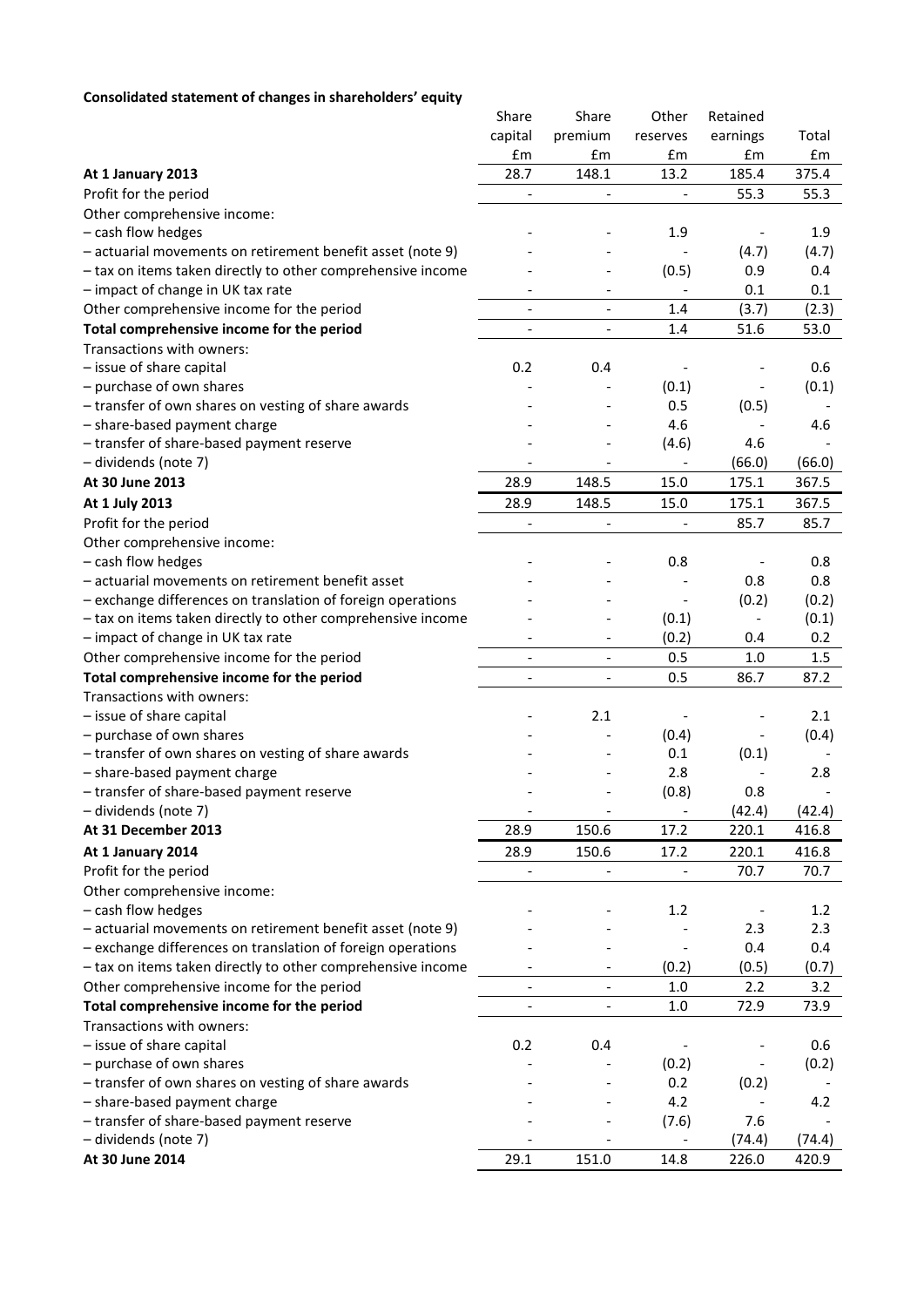# **Consolidated statement of cash flows**

|                                                                  |             | Six months ended 30 June |         |
|------------------------------------------------------------------|-------------|--------------------------|---------|
|                                                                  | <b>Note</b> | 2014                     | 2013    |
|                                                                  |             | £m                       | £m      |
| Cash flows from operating activities                             |             |                          |         |
| Cash generated from operations                                   | 10          | 169.6                    | 160.9   |
| Finance costs paid                                               |             | (38.7)                   | (34.3)  |
| Tax paid                                                         |             | (15.4)                   | (17.2)  |
| Net cash generated from operating activities                     |             | 115.5                    | 109.4   |
| Cash flows from investing activities                             |             |                          |         |
| Purchase of intangible assets                                    |             | (3.5)                    | (3.6)   |
| Purchase of property, plant and equipment                        |             | (2.8)                    | (0.9)   |
| Proceeds from disposal of property, plant and equipment          |             | 0.5                      | 0.5     |
| Net cash used in investing activities                            |             | (5.8)                    | (4.0)   |
| Cash flows from financing activities                             |             |                          |         |
| Proceeds from bank and other borrowings                          |             | 61.2                     | 185.5   |
| Repayment of bank and other borrowings                           |             | (108.8)                  | (212.9) |
| Dividends paid to company shareholders                           | 7           | (74.4)                   | (66.0)  |
| Proceeds from issue of share capital                             |             | 0.6                      | 0.6     |
| Purchase of own shares                                           |             | (0.2)                    | (0.1)   |
| Net cash used in financing activities                            |             | (121.6)                  | (92.9)  |
| Net (decrease)/increase in cash, cash equivalents and overdrafts |             | (11.9)                   | 12.5    |
| Cash, cash equivalents and overdrafts at beginning of period     |             | 109.7                    | 69.7    |
| Cash, cash equivalents and overdrafts at end of period           |             | 97.8                     | 82.2    |
| Cash, cash equivalents and overdrafts at end of period comprise: |             |                          |         |
| Cash at bank and in hand                                         |             | 114.4                    | 92.4    |
| Overdrafts (held in bank and other borrowings)                   |             | (16.6)                   | (10.2)  |
| Total cash, cash equivalents and overdrafts                      |             | 97.8                     | 82.2    |

Cash at bank and in hand includes £83.8m (2013: £67.3m) in respect of the liquid assets buffer, including other liquidity resources, held by Vanquis Bank in accordance with the Prudential Regulation Authority's liquidity regime. This buffer is not available to finance the group's day-to-day operations.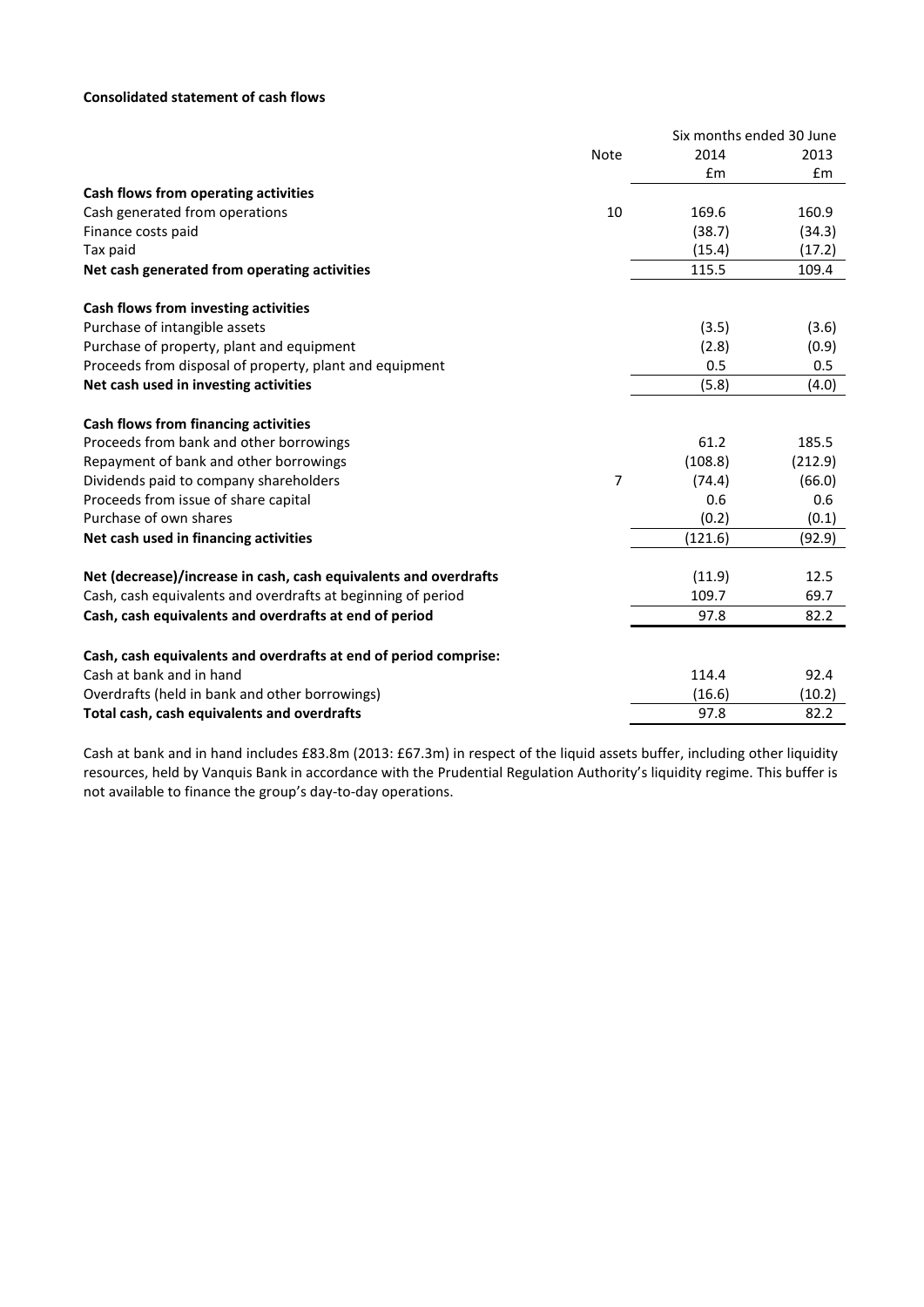# **Notes to the unaudited condensed consolidated interim financial information**

# **1**. **General information**

The company is a limited liability company, incorporated and domiciled in the UK. The address of its registered office is No. 1 Godwin Street, Bradford, BD1 2SU.

The company is listed on the London Stock Exchange.

The unaudited condensed consolidated interim financial information does not constitute the statutory financial statements of the group within the meaning of section 434 of the Companies Act 2006. The statutory financial statements for the year ended 31 December 2013 were approved by the board of directors on 25 February 2014 and have been delivered to the Registrar of Companies. The report of the auditors on those financial statements was unqualified, did not draw attention to any matters by way of emphasis and did not contain any statement under section 498 of the Companies Act 2006.

The unaudited condensed consolidated interim financial information for the six months ended 30 June 2014 has been reviewed, not audited, and was approved for issue by the board of directors on 23 July 2014.

# **2. Basis of preparation**

The unaudited condensed consolidated interim financial information for the six months ended 30 June 2014 has been prepared in accordance with IAS 34 'Interim Financial Reporting' as adopted by the European Union. The unaudited condensed consolidated interim financial information should be read in conjunction with the statutory financial statements for the year ended 31 December 2013 which have been prepared in accordance with International Financial Reporting Standards (IFRS) as adopted by the European Union.

The directors have reviewed the group's budgets, plans and cash flow forecasts for 2014 and for 2015 together with outline projections for the three subsequent years. Based on this review, they are satisfied that the group has adequate resources to continue to operate for the foreseeable future. For this reason, the directors continue to adopt the going concern basis in preparing the unaudited condensed consolidated interim financial information.

# **3. Accounting policies**

Except as described below, the accounting policies applied in preparing the unaudited condensed consolidated interim financial information are consistent with those used in preparing the statutory financial statements for the year ended 31 December 2013.

Taxes on profits in interim periods are accrued using the tax rate that will be applicable to expected total annual profits.

New and amended standards and interpretations need to be adopted in the first interim financial statements issued after their effective date (or date of early adoption). There are no new IFRSs or IFRICs that are effective for the first time for the six months ended 30 June 2014 which have a material impact on the group.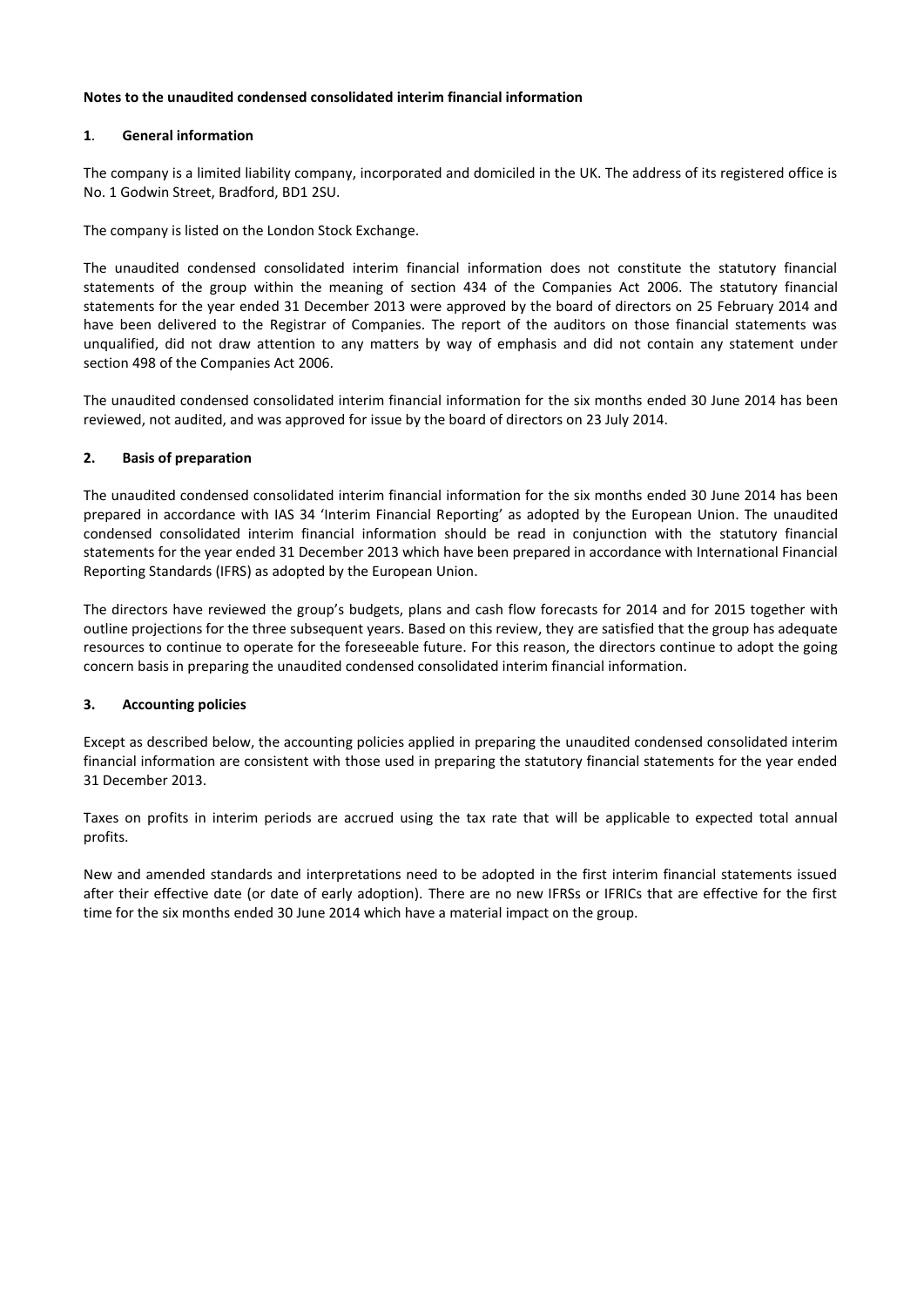# **4. Segment reporting**

|                                      |                          |       | Profit/(loss) before                 |       |  |
|--------------------------------------|--------------------------|-------|--------------------------------------|-------|--|
|                                      | Revenue                  |       | taxation<br>Six months ended 30 June |       |  |
|                                      | Six months ended 30 June |       |                                      |       |  |
|                                      | 2014                     | 2013  | 2014                                 | 2013  |  |
|                                      | £m                       | £m    | £m                                   | £m    |  |
|                                      |                          |       |                                      |       |  |
| Vanquis Bank                         | 220.2                    | 179.4 | 63.7                                 | 46.6  |  |
| <b>CCD</b>                           | 313.6                    | 365.6 | 37.0                                 | 36.1  |  |
|                                      | 533.8                    | 545.0 | 100.7                                | 82.7  |  |
| Central                              |                          |       |                                      |       |  |
| – costs                              |                          |       | (6.8)                                | (6.3) |  |
| $-$ interest                         |                          |       | 0.2                                  | 0.1   |  |
| Total central                        |                          |       | (6.6)                                | (6.2) |  |
| Total group before exceptional items | 533.8                    | 545.0 | 94.1                                 | 76.5  |  |
| <b>Exceptional items</b>             |                          |       | (4.0)                                | (4.5) |  |
| <b>Total group</b>                   | 533.8                    | 545.0 | 90.1                                 | 72.0  |  |

An exceptional item of £4.0m has been recognised in the first half of 2014 relating to the redundancy costs associated with 225 field administration employees following the ongoing deployment of technology within CCD. The exceptional item of £4.5m in the first half of 2013 related to the redundancy costs of 170 employees following a restructuring of the field management force within CCD.

All of the above activities relate to continuing operations.

Revenue between business segments is not significant.

|                          | Segment assets |             |         | Net assets/(liabilities) |             |         |  |
|--------------------------|----------------|-------------|---------|--------------------------|-------------|---------|--|
|                          | 30 June        | 31 December | 30 June | 30 June                  | 31 December | 30 June |  |
|                          | 2014           | 2013        | 2013    | 2014                     | 2013        | 2013    |  |
|                          | £m             | £m          | £m      | £m                       | £m          | £m      |  |
|                          |                |             |         |                          |             |         |  |
| Vanquis Bank             | 1,072.4        | 969.8       | 815.6   | 246.1                    | 216.5       | 182.0   |  |
| <b>CCD</b>               | 658.5          | 783.8       | 819.5   | 150.0                    | 171.3       | 196.3   |  |
| Central                  | 84.6           | 85.4        | 39.8    | 24.8                     | 29.0        | (10.8)  |  |
| Total before intra-group |                |             |         |                          |             |         |  |
| elimination              | 1,815.5        | 1,839.0     | 1,674.9 | 420.9                    | 416.8       | 367.5   |  |
| Intra-group elimination  | (35.0)         | (28.8)      | (15.7)  | $\overline{\phantom{0}}$ |             |         |  |
| <b>Total group</b>       | 1,780.5        | 1,810.2     | 1,659.2 | 420.9                    | 416.8       | 367.5   |  |

Segment net assets are based on the statutory accounts of the companies forming the group's business segments adjusted to assume repayment of intra-group balances and rebasing of the borrowings of CCD to reflect a borrowings to receivables ratio of 80%. The impact of this is an increase in the notional allocation of group borrowings to CCD of £35.0m (31 December 2013: £28.8m, 30 June 2013: £15.7m) and an increase in the notional cash allocated to central activities of the same amount. The intra-group elimination adjustment removes this notional allocation to state borrowings and cash on a consolidated group basis.

The group's operations operate principally in the UK and Republic of Ireland. Vanquis Bank established a branch in Poland as part of a pilot credit card operation during the first half of 2012. The revenue in respect of the branch in the six months ended 30 June 2014 amounted to £1.8m (2013: £1.4m) and the loss amounted to £4.6m (2013: £3.6m). The net liabilities of the branch amounted to £11.7m at 30 June 2014 (31 December 2013: £9.5m, 30 June 2013: £3.8m) comprising assets of £15.7m (31 December 2013: £16.0m, 30 June 2013: £7.1m) and liabilities of £27.4m (31 December 2013: £25.5m, 30 June 2013: £10.9m). These figures are included within the Vanquis Bank figures in the tables above.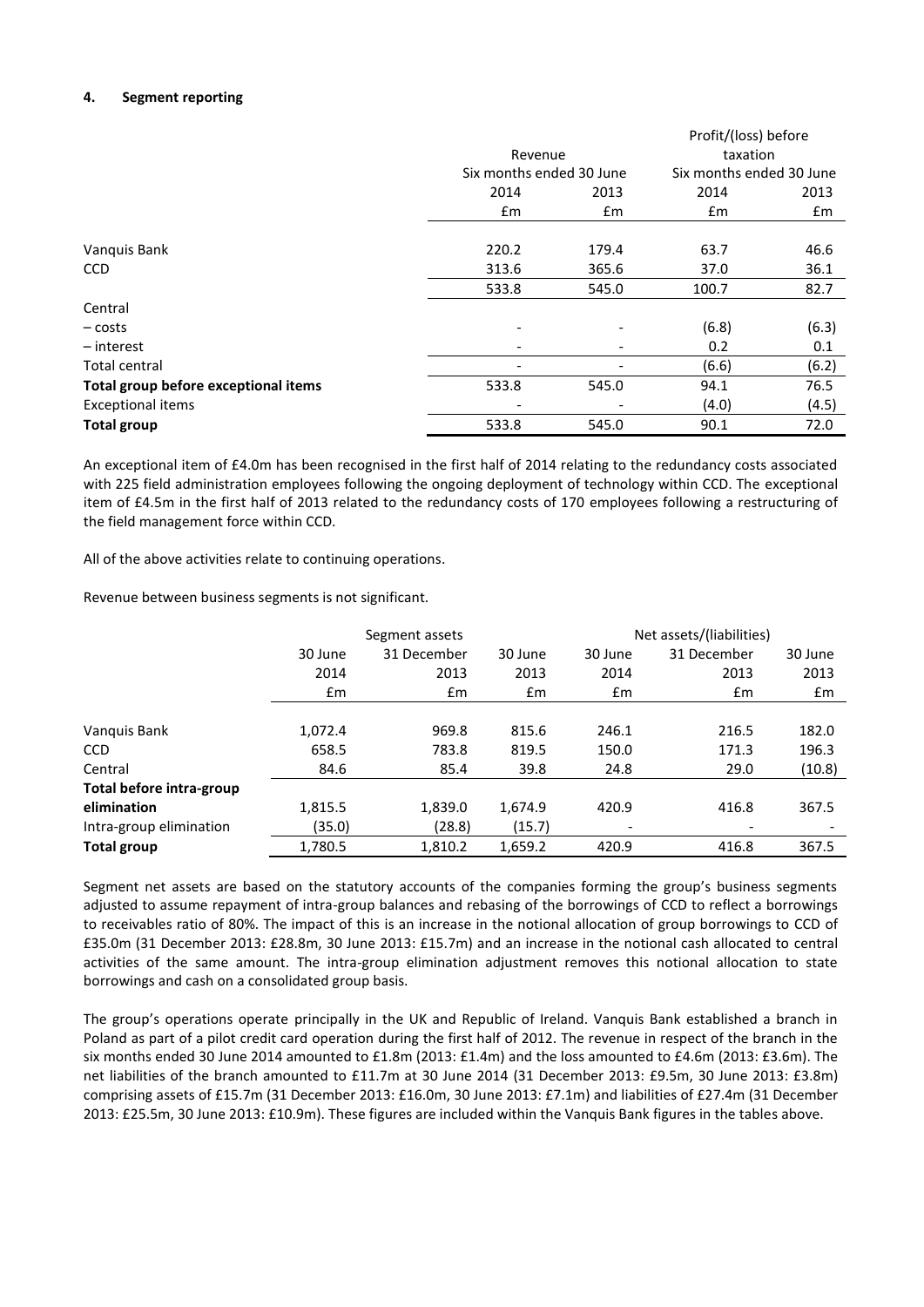# **5. Tax charge**

The tax charge for the period has been calculated by applying the directors' best estimate of the effective tax rate for the financial year of 21.50% (2013: 23.25%), to the profit before tax for the period. The reduction in tax rate reflects the change in UK corporation tax rate from 23% to 21% which was effective from 1 April 2014.

## **6. Earnings per share**

Basic earnings per share is calculated by dividing the profit attributable to ordinary shareholders by the weighted average number of ordinary shares outstanding during the year, excluding own shares held (treasury shares), which are treated, for this purpose, as being cancelled. For diluted earnings per share, the weighted average number of ordinary shares in issue is adjusted to assume conversion of all dilutive potential ordinary shares. Dilutive potential ordinary shares are calculated as follows:

- (i) For share awards outstanding under performance-related share incentive schemes such as the Performance Share Plan (PSP) and the Long Term Incentive Scheme (LTIS), the number of dilutive potential ordinary shares is calculated based on the number of shares which would be issuable if: (i) the end of the reporting period is assumed to be the end of the schemes' performance period; and (ii) the performance targets have been met as at that date.
- (ii) For share options outstanding under non-performance related schemes such as the Save As You Earn scheme (SAYE), a calculation is performed to determine the number of shares that could have been acquired at fair value (determined as the average annual market share price of the company's shares) based on the monetary value of the subscription rights attached to outstanding share options. The number of shares calculated is compared with the number of share options outstanding, with the difference being the dilutive potential ordinary shares.

Reconciliations of basic and diluted earnings per share are set out below:

|                                             | Six months ended 30 June        |          |       |                       |         |        |
|---------------------------------------------|---------------------------------|----------|-------|-----------------------|---------|--------|
|                                             |                                 | 2014     |       | 2013                  |         |        |
|                                             |                                 | Weighted |       | Weighted              |         |        |
|                                             |                                 | average  | Per   |                       | average | Per    |
|                                             |                                 | number   | share |                       | number  | share  |
|                                             | Earnings<br>of shares<br>amount |          |       | of shares<br>Earnings |         | amount |
|                                             | £m                              | m        | pence | $\mathsf{fm}$         | m       | pence  |
| <b>Earnings per share</b>                   |                                 |          |       |                       |         |        |
| Shares in issue during the period           |                                 | 139.9    |       |                       | 138.9   |        |
| Own shares held                             |                                 | (3.5)    |       |                       | (3.9)   |        |
| Basic earnings per share                    | 70.7                            | 136.4    | 51.8  | 55.3                  | 135.0   | 41.0   |
| Dilutive effect of share options and awards |                                 | 2.3      | (0.8) |                       | 2.2     | (0.7)  |
| Diluted earnings per share                  | 70.7                            | 138.7    | 51.0  | 55.3                  | 137.2   | 40.3   |

The directors have elected to show an adjusted earnings per share prior to exceptional items (see note 4). This is presented to show the earnings per share generated by the group's underlying operations. A reconciliation of basic and diluted earnings per share to adjusted basic and diluted earnings per share is as follows:

|                                     | Six months ended 30 June |           |        |          |                              |        |
|-------------------------------------|--------------------------|-----------|--------|----------|------------------------------|--------|
|                                     | 2014                     |           |        | 2013     |                              |        |
|                                     |                          | Weighted  |        |          | Weighted                     |        |
|                                     |                          | average   | Per    |          | average                      | Per    |
|                                     |                          | number    | share  |          | number                       | share  |
|                                     | Earnings                 | of shares | amount | Earnings | of shares                    | amount |
|                                     | £m                       | m         | pence  | £m       | m                            | pence  |
| <b>Basic earnings per share</b>     | 70.7                     | 136.4     | 51.8   | 55.3     | 135.0                        | 41.0   |
| Exceptional items, net of tax       | 3.2                      |           | 2.4    | 3.4      |                              | 2.5    |
| Adjusted basic earnings per share   | 73.9                     | 136.4     | 54.2   | 58.7     | 135.0                        | 43.5   |
| Diluted earnings per share          | 70.7                     | 138.7     | 51.0   | 55.3     | 137.2                        | 40.3   |
| Exceptional items, net of tax       | 3.2                      |           | 2.3    | 3.4      | $\qquad \qquad \blacksquare$ | 2.5    |
| Adjusted diluted earnings per share | 73.9                     | 138.7     | 53.3   | 58.7     | 137.2                        | 42.8   |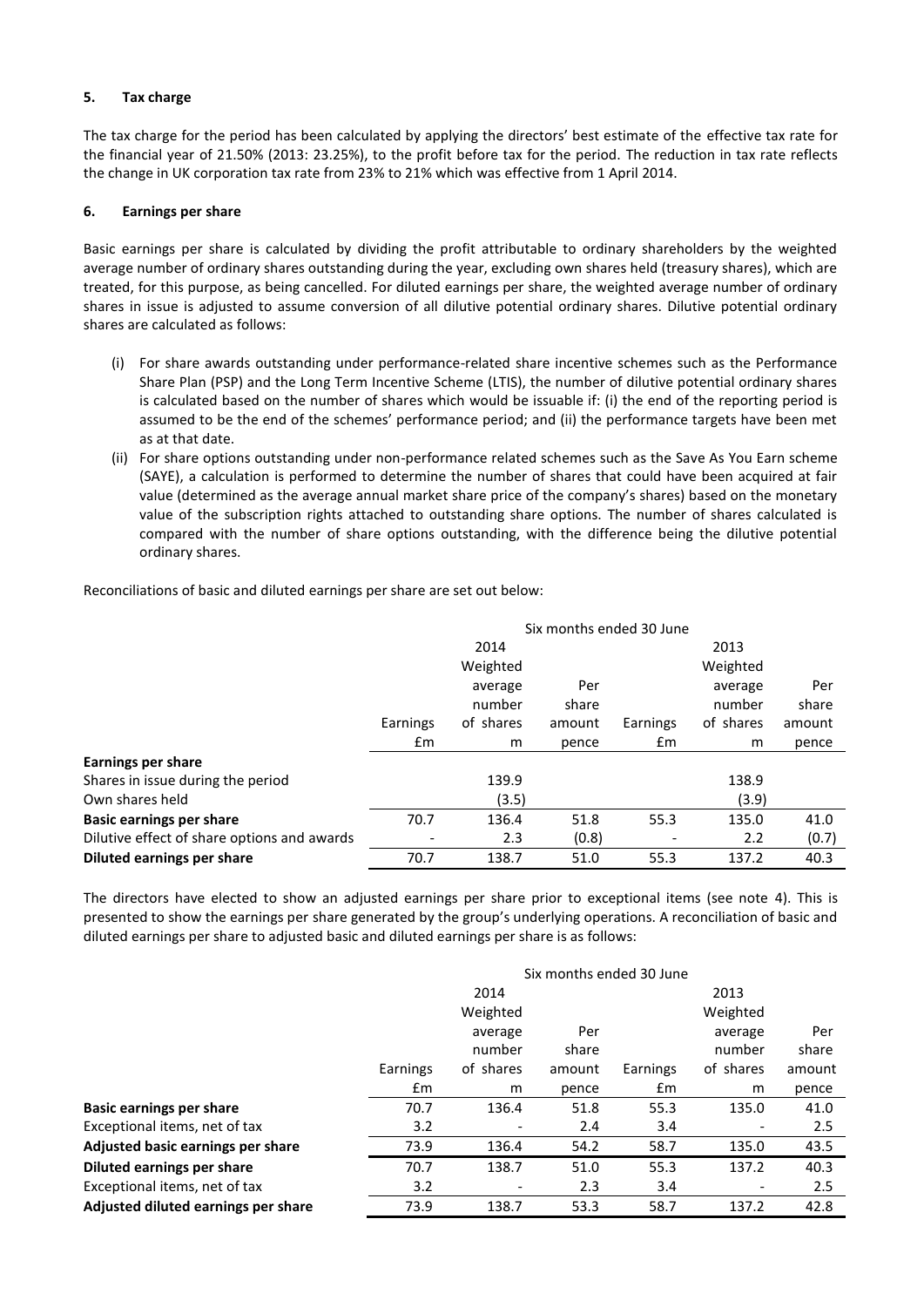## **7. Dividends**

|                                 |                          | Six months ended 30 June |
|---------------------------------|--------------------------|--------------------------|
|                                 | 2014                     | 2013                     |
|                                 | £m                       | £m                       |
| 2012 final<br>-48.4p per share  | $\overline{\phantom{a}}$ | 66.0                     |
| 2013 final<br>- 54.0p per share | 74.4                     | $\overline{\phantom{0}}$ |
| Dividends paid                  | 74.4                     | 66.0                     |

The directors have declared an interim dividend in respect of the six months ended 30 June 2014 of 34.1p per share (2013: 31.0p) which will amount to a dividend payment of £47.3m (2013: £42.4m). This dividend is not reflected in the balance sheet as it will be paid after the balance sheet date.

## **8. Amounts receivable from customers**

|                             | 30 June | 31 December | 30 June |
|-----------------------------|---------|-------------|---------|
|                             | 2014    | 2013        | 2013    |
|                             | £m      | £m          | £m      |
|                             |         |             |         |
| Vanquis Bank                | 963.3   | 866.6       | 726.6   |
| <b>CCD</b>                  | 607.5   | 740.0       | 739.6   |
| <b>Total group</b>          | 1,570.8 | 1,606.6     | 1,466.2 |
| Analysed as:                |         |             |         |
| - due within one year       | 1,509.1 | 1,526.9     | 1,397.2 |
| - due in more than one year | 61.7    | 79.7        | 69.0    |
| <b>Total group</b>          | 1,570.8 | 1,606.6     | 1,466.2 |

Vanquis Bank receivables comprise £954.0m in respect of the UK business (31 December 2013: £861.3m, 30 June 2013: £723.6m) and £9.3m in respect of the Polish pilot operation (31 December 2013: £5.3m, 30 June 2013: £3.0m).

CCD receivables comprise £605.1m in respect of the home credit business (31 December 2013: £738.2m, 30 June 2013: £739.6m) and £2.4m in respect of Satsuma (31 December 2013: £1.8m, 30 June 2013: £nil).

The impairment charge in respect of amounts receivable from customers reflected within operating costs can be analysed as follows:

|                    |       | Six months ended 30 June |
|--------------------|-------|--------------------------|
|                    | 2014  | 2013                     |
|                    | £m    | £m                       |
| Vanquis Bank       | 73.5  | 67.0                     |
| <b>CCD</b>         | 124.4 | 167.0                    |
| <b>Total group</b> | 197.9 | 234.0                    |

The Vanquis Bank impairment charge comprises £72.3m in respect of the UK business (2013: £64.6m) and £1.2m in respect of the Polish pilot operation (2013: £2.4m).

Impairment in Vanquis Bank is deducted from the carrying value of amounts receivable from customers by the use of an allowance account. The Vanquis Bank allowance account as at 30 June 2014 amounted to £153.8m (31 December 2013: £128.8m, 30 June 2013: £116.8m). Within CCD, impairments are deducted directly from amounts receivable from customers without the use of an allowance account.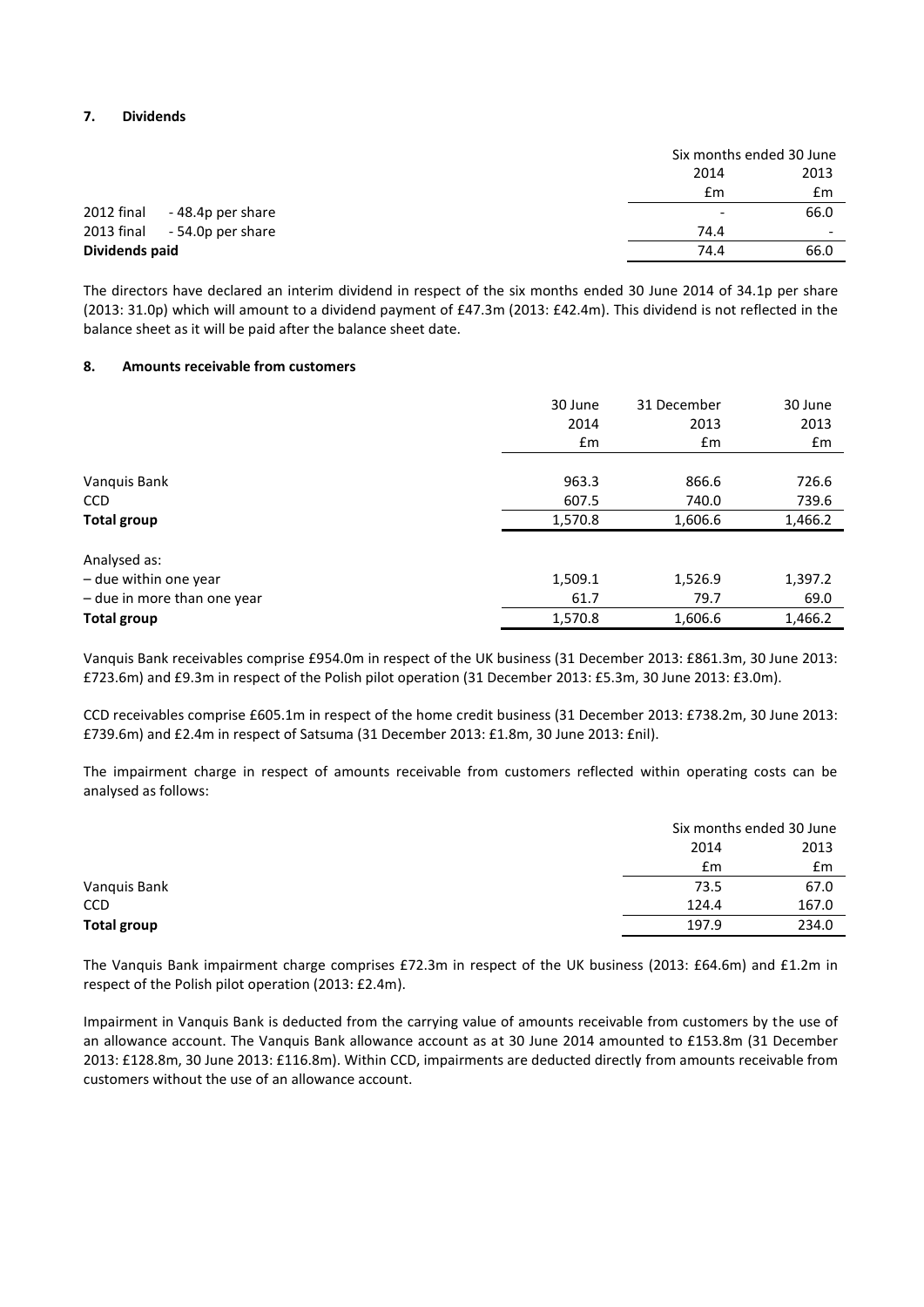## **9. Retirement benefit asset**

The group operates a defined benefit pension scheme: the Provident Financial Staff Pension Scheme. The scheme has been substantially closed to new members since 1 January 2003. The scheme covers 32% of employees with companyprovided pension arrangements and is of the funded, defined benefit type.

Following a full group review of pension scheme arrangements, from 1 April 2006 members were provided with a choice of paying higher member contributions to continue accruing benefits based on final salary or paying a lower member contribution and accruing benefits based on a percentage of salary which would be revalued each year. For members that switched to paying lower member contributions, the benefits accrued before they switched would retain a link to their final salary at retirement. During 2012, the group further reviewed its pension arrangements and from 31 December 2012 the link to final salary at retirement no longer applies. Furthermore, no future final salary benefits will accrue, with all members now accruing benefits based on a percentage of salary that is revalued each year. As a result of this change, the past accrued final salary benefits will increase in the future in line with statutory revaluations (now linked to CPI inflation), rather than in line with future salary increases.

The most recent actuarial valuations of scheme assets and the present value of the defined benefit obligation were carried out as at 1 June 2012 by a qualified independent actuary. The valuation used for the purposes of IAS 19 'Employee Benefits' has been based on the results of this valuation which has been updated by the actuary to take account of the requirements of IAS 19 in order to assess the liabilities of the scheme at the balance sheet date. Scheme assets are stated at fair value at the balance sheet date.

The net retirement benefit asset recognised in the balance sheet of the group is as follows:

|                                                              | 30 June | 31 December | 30 June        |
|--------------------------------------------------------------|---------|-------------|----------------|
|                                                              | 2014    | 2013        | 2013           |
|                                                              | £m      | £m          | $\mathbf{f}$ m |
| Fair value of scheme assets                                  | 621.4   | 613.8       | 594.1          |
| Present value of defined benefit obligation                  | (585.5) | (584.6)     | (571.4)        |
| Net retirement benefit asset recognised in the balance sheet | 35.9    | 29.2        | 22.7           |

The amounts recognised in the income statement were as follows:

|                                               | Six months ended 30 June |        |  |
|-----------------------------------------------|--------------------------|--------|--|
|                                               | 2014                     | 2013   |  |
|                                               | £m                       | £m     |  |
| Current service cost                          | (3.1)                    | (3.6)  |  |
| Interest on scheme liabilities                | (12.8)                   | (12.2) |  |
| Interest on scheme assets                     | 13.5                     | 12.8   |  |
| Net charge recognised in the income statement | (2.4)                    | (3.0)  |  |

The net charge recognised in the income statement has been included within administrative costs.

Movements in the fair value of scheme assets were as follows:

|                                          |               | Six months ended 30 June |
|------------------------------------------|---------------|--------------------------|
|                                          | 2014          | 2013                     |
|                                          | $\mathsf{fm}$ | Em                       |
| Fair value of scheme assets at 1 January | 613.8         | 570.7                    |
| Interest on scheme assets                | 13.5          | 12.8                     |
| Actuarial movements on scheme assets     | 8.5           | 11.9                     |
| Contributions by the group               | 6.8           | 7.4                      |
| Net benefits paid out                    | (21.2)        | (8.7)                    |
| Fair value of scheme assets at 30 June   | 621.4         | 594.1                    |
|                                          |               |                          |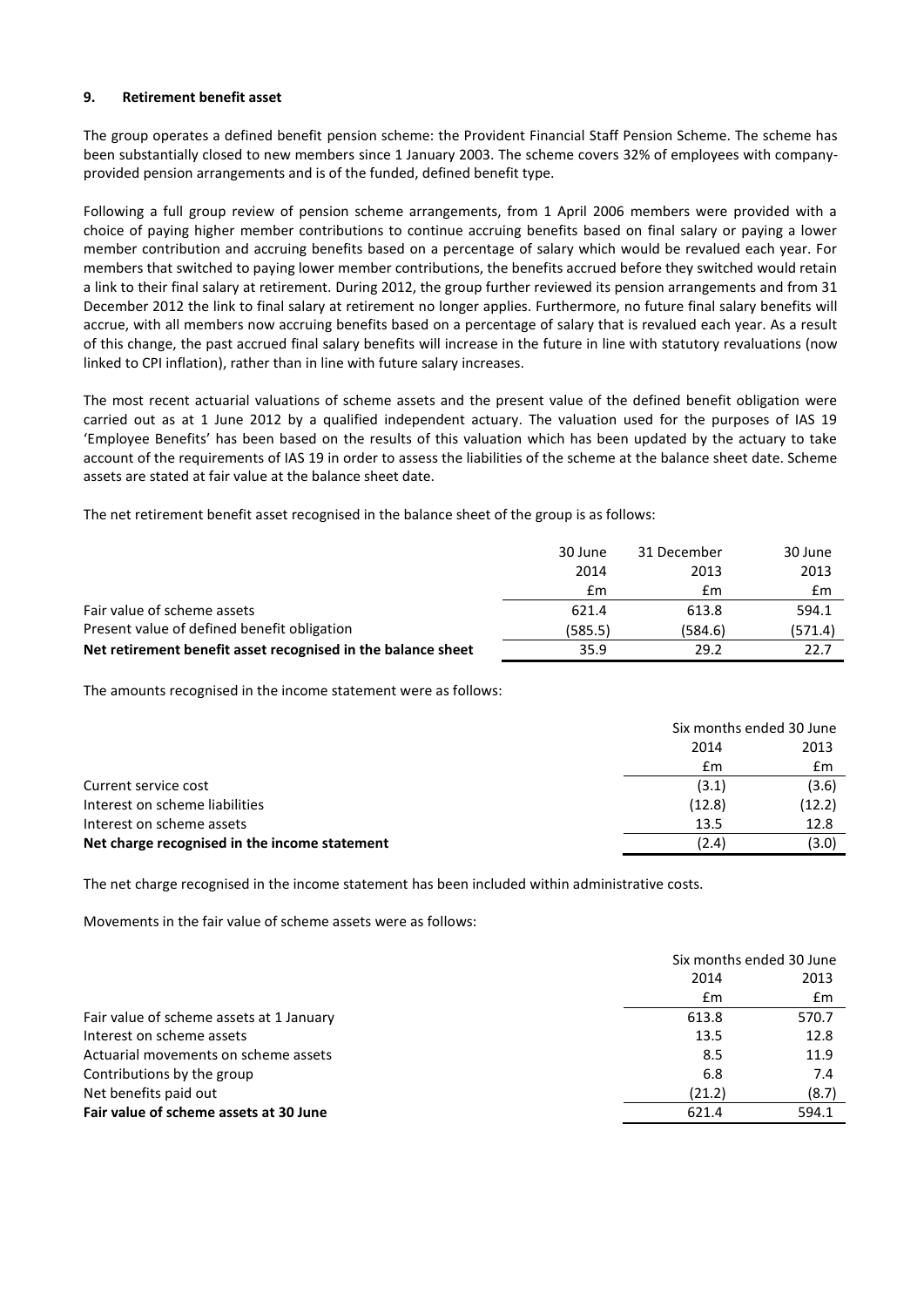# **9. Retirement benefit asset (continued)**

Movements in the present value of the defined benefit obligation were as follows:

|                                                          | Six months ended 30 June |         |
|----------------------------------------------------------|--------------------------|---------|
|                                                          | 2014                     | 2013    |
|                                                          | £m                       | £m      |
| Present value of defined benefit obligation at 1 January | (584.6)                  | (547.7) |
| Current service cost                                     | (3.1)                    | (3.6)   |
| Interest on scheme liabilities                           | (12.8)                   | (12.2)  |
| Actuarial movements on scheme liabilities                | (6.2)                    | (16.6)  |
| Net benefits paid out                                    | 21.2                     | 8.7     |
| Present value of defined benefit obligation at 30 June   | (585.5)                  | (571.4) |

The principal actuarial assumptions used at the balance sheet date were as follows:

|                                                 | 30 June | 31 December | 30 June |
|-------------------------------------------------|---------|-------------|---------|
|                                                 | 2014    | 2013        | 2013    |
|                                                 | %       | %           | %       |
| Price inflation - RPI                           | 3.30    | 3.40        | 3.40    |
| Price inflation - CPI                           | 2.30    | 2.40        | 2.65    |
| Rate of increase to pensions in payment         | 3.10    | 3.10        | 3.10    |
| Inflationary increases to pensions in deferment | 2.30    | 2.40        | 2.65    |
| Discount rate                                   | 4.30    | 4.40        | 4.60    |

The mortality assumptions used in the valuation of the group's defined benefit pension scheme are based on the mortality experience of self-administered pension schemes and allow for future improvements in life expectancy.

The group uses the S1PA standard tables as the basis for projecting mortality adjusted for the following factors:

- A 5% upward adjustment to mortality rates for males and a 15% upward adjustment for females is made in order to reflect lower life expectancies within the scheme compared to average pension schemes; and
- Future mortality improvements are in line with the CMI 2013 projections with long-term trend improvements of 1.25% per annum.

In more simple terms, members who retire in the future at age 65 will live on average for a further 24 years if they are male (31 December 2013: 24 years, 30 June 2013: 24 years) and for a further 25 years if they are female (31 December 2013: 25 years, 30 June 2013: 26 years). If assumed life expectancies had been one year greater for the scheme, the net retirement benefit asset would have reduced by approximately £18m (31 December 2013: £18m, 30 June 2013: £23m).

An analysis of amounts recognised in the statement of comprehensive income is set out below:

|                                                                                |       | Six months ended 30 June |  |
|--------------------------------------------------------------------------------|-------|--------------------------|--|
|                                                                                | 2014  | 2013                     |  |
|                                                                                | £m    | £m                       |  |
| Actuarial movements on scheme assets                                           | 8.5   | 11.9                     |  |
| Actuarial movements on scheme liabilities                                      | (6.2) | (16.6)                   |  |
| Actuarial movements recognised in the statement of comprehensive income in the |       |                          |  |
| period                                                                         | 2.3   | (4.7)                    |  |
|                                                                                |       |                          |  |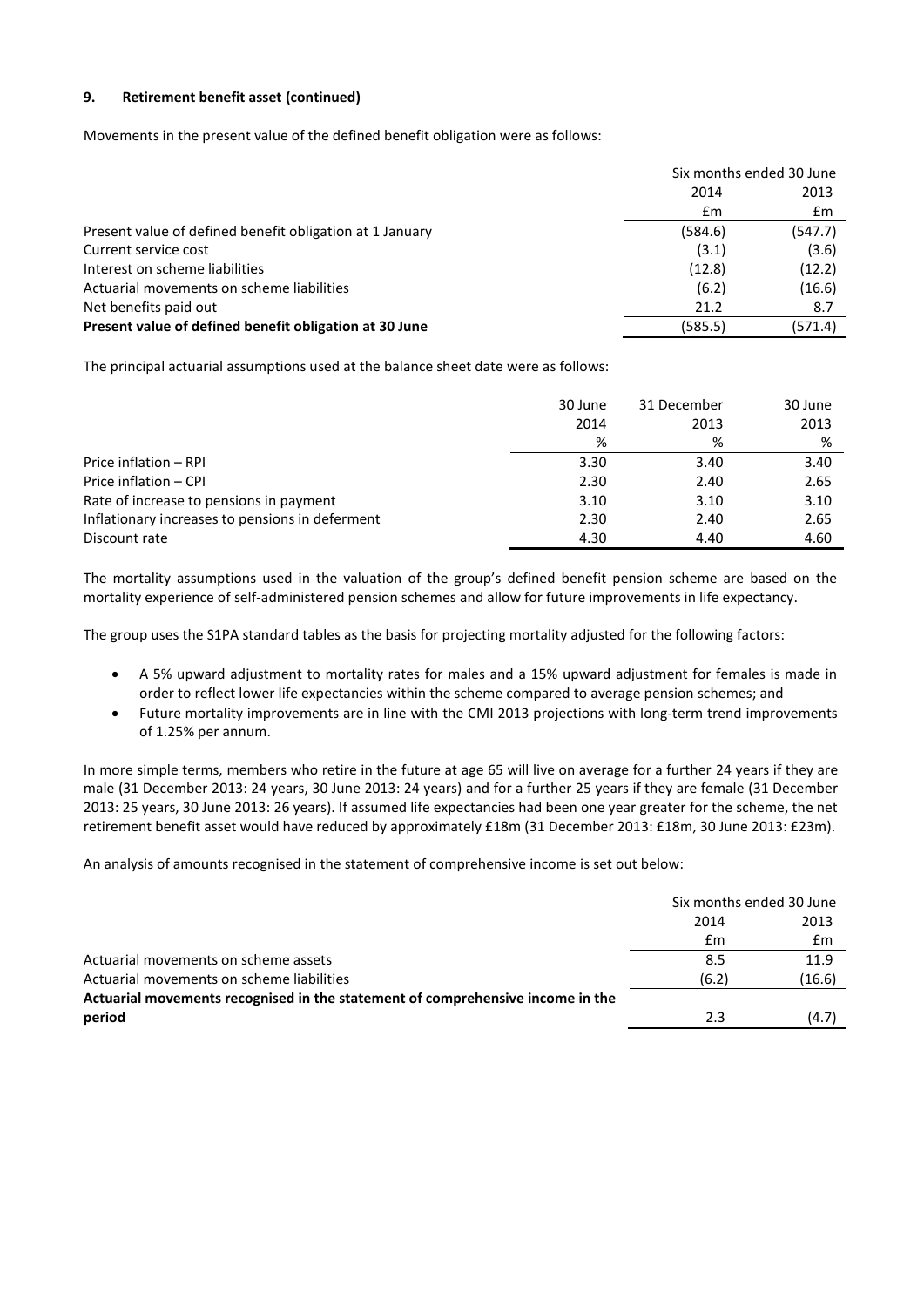## **10. Reconciliation of profit after taxation to cash generated from operations**

|                                                             | Six months ended 30 June |               |  |
|-------------------------------------------------------------|--------------------------|---------------|--|
|                                                             | 2014                     | 2013          |  |
|                                                             | $\mathsf{fm}$            | $\mathsf{fm}$ |  |
| <b>Profit after taxation</b>                                | 70.7                     | 55.3          |  |
| Adjusted for:                                               |                          |               |  |
| – tax charge                                                | 19.4                     | 16.7          |  |
| - finance costs                                             | 38.2                     | 36.4          |  |
| - share-based payment charge                                | 4.2                      | 4.6           |  |
| - retirement benefit charge (note 9)                        | 2.4                      | 3.0           |  |
| - amortisation of intangible assets                         | 2.2                      | 2.0           |  |
| - depreciation of property, plant and equipment             | 3.1                      | 3.3           |  |
| - loss on disposal of property, plant and equipment         | 0.1                      | 0.1           |  |
| Changes in operating assets and liabilities:                |                          |               |  |
| - amounts receivable from customers                         | 35.9                     | 47.6          |  |
| - trade and other receivables                               | (6.4)                    | (5.9)         |  |
| - trade and other payables                                  | 6.8                      | 5.3           |  |
| - contributions into the retirement benefit scheme (note 9) | (6.8)                    | (7.4)         |  |
| - derivative financial instruments                          | (0.2)                    | (0.1)         |  |
| Cash generated from operations                              | 169.6                    | 160.9         |  |

## **11. Fair value disclosures**

The group holds the following financial instruments at fair value:

|                                           | 30 June       | 31 December | 30 June |  |
|-------------------------------------------|---------------|-------------|---------|--|
|                                           | 2014          | 2013        | 2013    |  |
|                                           | $\mathsf{fm}$ | £m          | £m      |  |
| <b>Recurring fair value measurements:</b> |               |             |         |  |
| <b>Financial assets</b>                   |               |             |         |  |
| Cross-currency swaps                      | 3.4           | 5.4         | 10.2    |  |
| Foreign exchange contracts                | 0.1           | 0.1         |         |  |
| <b>Total</b>                              | 3.5           | 5.5         | 10.2    |  |
| <b>Financial liabilities</b>              |               |             |         |  |
| Interest rate swaps                       | (5.0)         | (6.7)       | (7.3)   |  |
| Foreign exchange contracts                |               |             | (0.3)   |  |
| <b>Total</b>                              | (5.0)         | (6.7)       | (7.6)   |  |

All financial instruments held at fair value include the use of level 2 inputs as they are not traded in an active market and are valued using discounted contractual cash flows, incorporating interest rates and yield curves observable at commonly quoted intervals and foreign exchange rates as at the balance sheet date. There have been no transfers of assets or liabilities between levels of the fair value hierarchy. There are no non-recurring fair value measurements.

Except as detailed in the following table, the directors consider that the carrying value of financial assets and financial liabilities recorded at amortised cost in the financial statements are approximately equal to their fair values:

|                              | Carrying amount |               |            | Fair value |             |           |
|------------------------------|-----------------|---------------|------------|------------|-------------|-----------|
|                              | 30 June         | 31 December   | 30 June    | 30 June    | 31 December | 30 June   |
|                              | 2014            | 2013          | 2013       | 2014       | 2013        | 2013      |
|                              | £m              | $\mathsf{fm}$ | £m         | £m         | £m          | £m        |
| <b>Financial assets</b>      |                 |               |            |            |             |           |
| Amounts receivable from      |                 |               |            |            |             |           |
| customers                    | 1.570.8         | 1.606.6       | 1.466.2    | 2.200.0    | 2,300.0     | 2,100.0   |
| <b>Financial liabilities</b> |                 |               |            |            |             |           |
| Bank and other borrowings    | (1, 242.9)      | (1,284.6)     | (1, 181.7) | (1,314.5)  | (1, 371.5)  | (1,264.8) |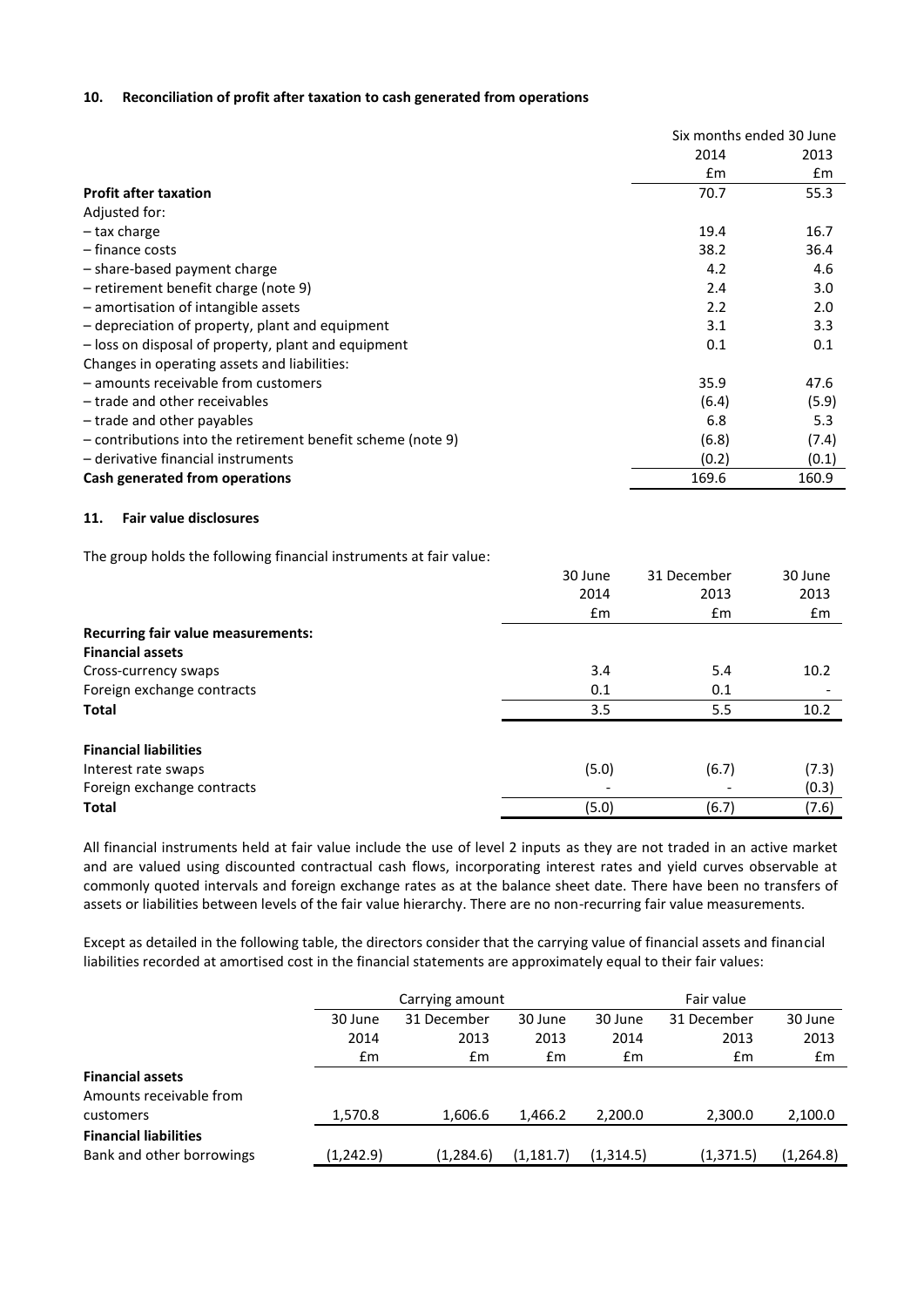# **12. Seasonality**

The group's peak period of lending to customers is in the lead-up to the Easter holidays in the first half of each financial year and then more significantly in the lead-up to Christmas in the second half of the financial year. Typically, approximately 60% of home credit loans issued by CCD are made in the second half of the financial year and the group's peak borrowing requirement arises in December. In addition, the group's accounting policies relating to revenue and impairment are an important influence on the recognition of the group's profit between the first and second halves of the financial year. The interest income earned on loans and receivables is spread on an effective yield basis over the contractual term of the group's loans and receivables resulting in revenue being split broadly evenly between the first and second halves of the financial year, notwithstanding that the larger proportion of credit is issued in the second half of the financial year. The accounting policy relating to the impairment of customer receivables requires impairments to be recognised only when there is objective evidence of impairment of a customer balance, such as a missed payment. This results in the group's largest impairment charges arising early in each financial year when customers default on loans they received in the lead-up to Christmas. Typically, the first half impairment charge in CCD represents approximately 60% of the full year impairment charge.

The analysis set out above relates to CCD only. Vanquis Bank is still in a growth phase and at this stage of its development the influence of its growth has a much more significant impact on the profits reported by the business during the financial year than the underlying seasonality.

## **Statement of directors' responsibilities**

The directors confirm that, to the best of their knowledge, the unaudited condensed consolidated interim financial information has been prepared in accordance with IAS 34 as adopted by the European Union, and that the interim report includes a fair review of the information required by DTR 4.2.7R and DTR 4.2.8R, namely:

- An indication of important events that have occurred during the first six months of the financial year and their impact on the unaudited condensed consolidated interim financial information, and a description of the principal risks and uncertainties for the remaining six months of the financial year; and
- Material related party transactions that have occurred in the first six months of the financial year and any material changes in the related party transactions described in the last annual report and financial statements.

The current directors of Provident Financial plc are listed in the 2013 Annual Report & Financial Statements. John van Kuffeler retired from the board and Malcolm Le May and Alison Halsey were appointed to the board on 1 January 2014. There have been no other changes in directors during the six months ended 30 June 2014. A list of current directors is also maintained on the Provident Financial website: [www.providentfinancial.com.](http://www.providentfinancial.com/)

The maintenance and integrity of the Provident Financial website is the responsibility of the directors. The work carried out by the auditors does not involve consideration of these matters and, accordingly, the auditors accept no responsibility for any changes that may have occurred to the unaudited condensed consolidated interim financial information since they were initially presented on the website.

Legislation in the United Kingdom governing the preparation and dissemination of unaudited condensed consolidated interim financial information may differ from legislation in other jurisdictions.

By order of the board

23 July 2014

Peter Crook – Chief Executive Andrew Fisher – Finance Director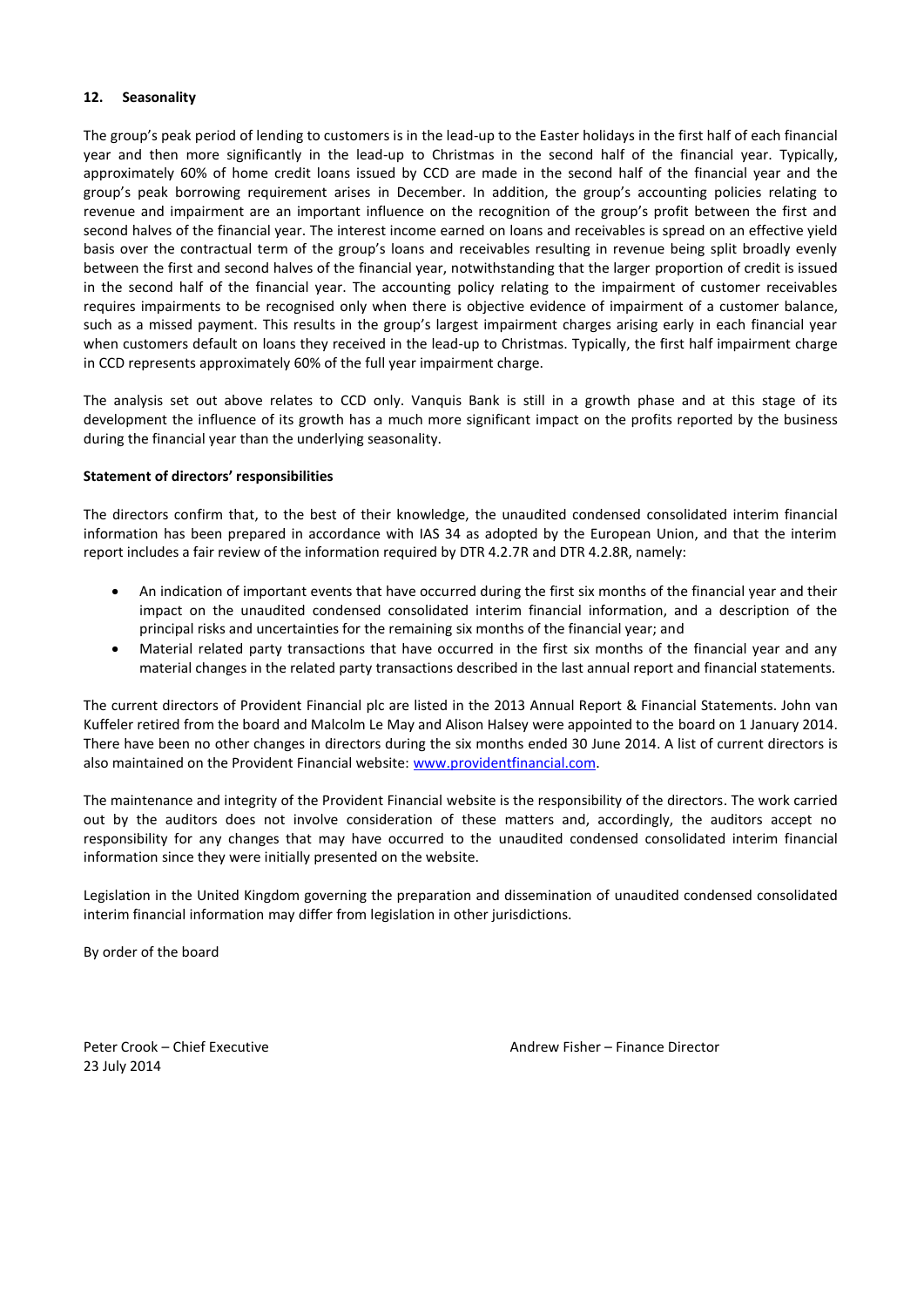#### **Independent review report to Provident Financial plc**

We have been engaged by the company to review the unaudited condensed consolidated interim financial information in the interim report for the six months ended 30 June 2014, which comprises the consolidated income statement, the consolidated statement of comprehensive income, the consolidated balance sheet, the consolidated statement of changes in shareholders' equity, the consolidated statement of cash flows and the related notes 1 to 12. We have read the other information contained in the interim report and considered whether it contains any apparent misstatements or material inconsistencies with the information in the unaudited condensed consolidated interim financial information.

This report is made solely to the company in accordance with International Standard on Review Engagements (UK and Ireland) 2410 'Review of Interim Financial Information Performed by the Independent Auditor of the Entity' issued by the Auditing Practices Board. Our work has been undertaken so that we might state to the company those matters we are required to state to it in an independent review report and for no other purpose. To the fullest extent permitted by law, we do not accept or assume responsibility to anyone other than the company, for our review work, for this report, or for the conclusions we have formed.

## **Directors' responsibilities**

The interim report is the responsibility of, and has been approved by, the directors. The directors are responsible for preparing the interim report in accordance with the Disclosure and Transparency Rules of the United Kingdom's Financial Conduct Authority.

As disclosed in note 2, the annual financial statements of the group are prepared in accordance with IFRSs as adopted by the European Union. The unaudited condensed consolidated interim financial information included in this interim report has been prepared in accordance with International Accounting Standard 34, 'Interim Financial Reporting', as adopted by the European Union.

#### **Our responsibility**

Our responsibility is to express to the company a conclusion on the unaudited condensed consolidated interim financial information in the interim report based on our review.

#### **Scope of review**

We conducted our review in accordance with International Standard on Review Engagements (UK and Ireland) 2410 'Review of Interim Financial Information Performed by the Independent Auditor of the Entity' issued by the Auditing Practices Board for use in the United Kingdom. A review of interim financial information consists of making inquiries, primarily of persons responsible for financial and accounting matters, and applying analytical and other review procedures. A review is substantially less in scope than an audit conducted in accordance with International Standards on Auditing (UK and Ireland) and consequently does not enable us to obtain assurance that we would become aware of all significant matters that might be identified in an audit. Accordingly, we do not express an audit opinion.

#### **Conclusion**

Based on our review, nothing has come to our attention that causes us to believe that the unaudited condensed consolidated interim financial information in the interim report for the six months ended 30 June 2014 is not prepared, in all material respects, in accordance with International Accounting Standard 34 'Interim Financial Reporting' as adopted by the European Union and the Disclosure and Transparency Rules of the United Kingdom's Financial Conduct Authority.

**Deloitte LLP** Chartered Accountants and Statutory Auditor Manchester, United Kingdom 23 July 2014